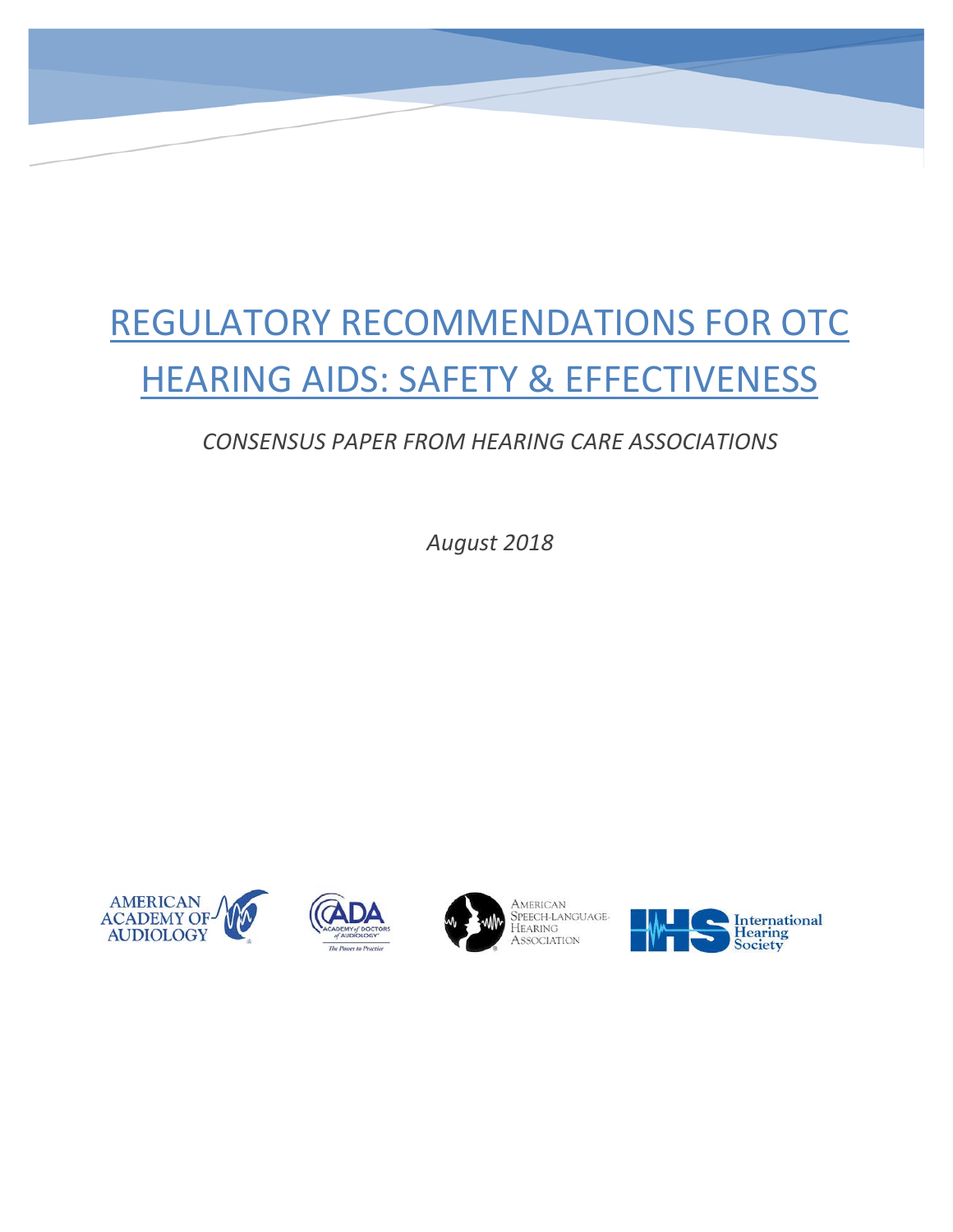# **Table of Contents**

| Recommendation 1: establish product requirements appropriate for OTC hearing                                                                                              |
|---------------------------------------------------------------------------------------------------------------------------------------------------------------------------|
| Recommendation 2: define concise, outside-of-the-box labeling appropriate for OTC,<br>with strong recommendation to consult with a hearing healthcare professional18      |
| Recommendation 3: define comprehensive, inside-the-box labeling appropriate for                                                                                           |
| Recommendation 4: define the new OTC category so that it is easily comprehensible<br>by consumers and in line with risk class requirements for safety and effectiveness27 |
| Recommendation 5: adequate provisions for consumer protection, in coordination                                                                                            |
|                                                                                                                                                                           |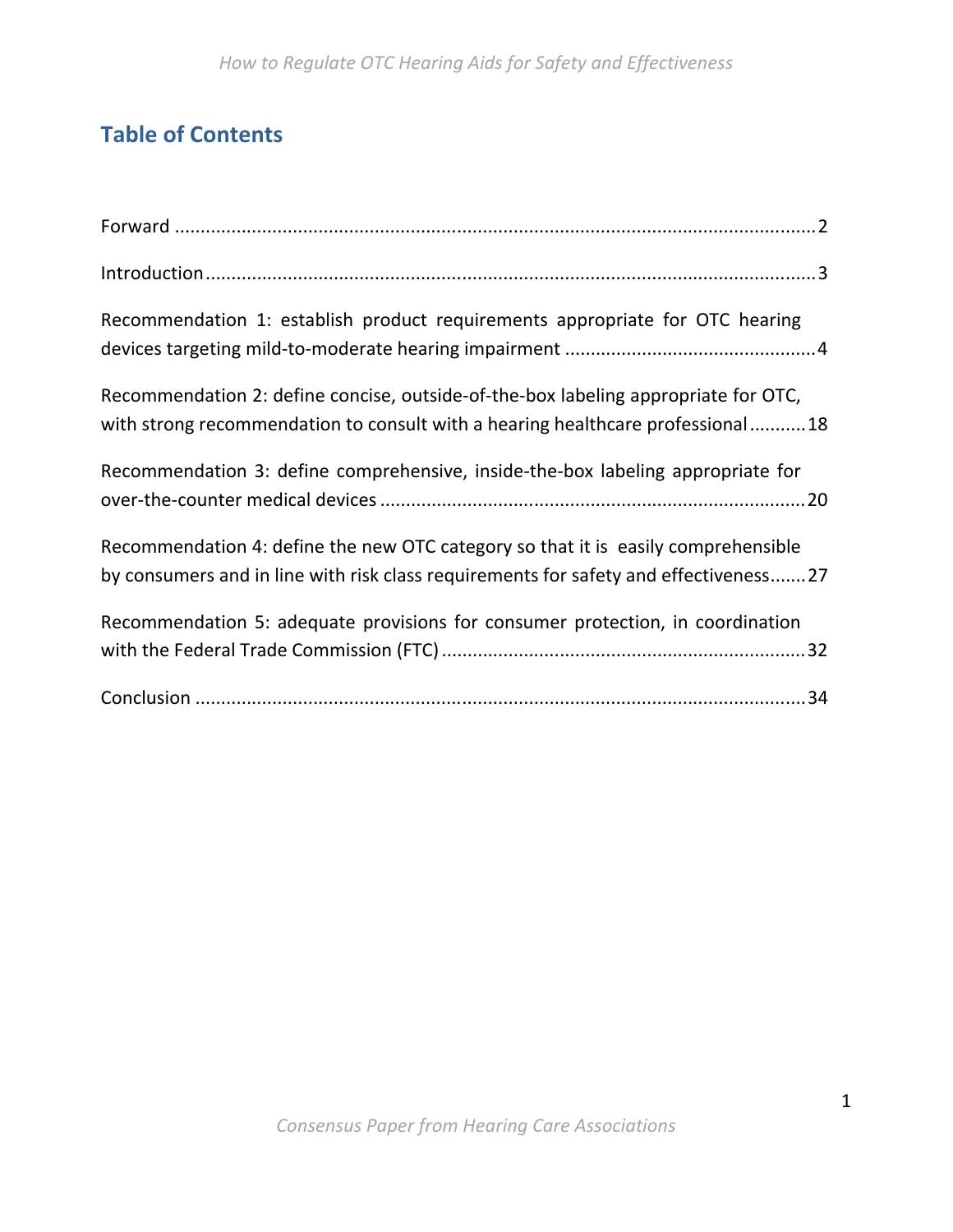## **Forward**

In August 2017, Congress passed into law the OTC Hearing Aid Act of 2017. The Act mandates the FDA to establish a new category of hearing aids available over‐the‐counter (OTC) for sales, without the involvement of a licensed professional. While the goal of making hearing health care solutions more accessible is agreeable, the FDA needs to provide reasonable reassurance that safety and efficacy will be maintained. As representatives of the major hearing healthcare professional associations in the United States, we believe that we can contribute, based on our combined expertise, to the current rule making process by submitting proposals that would provide for the reasonable assurance of safety and effectiveness, while adhering to the congressional mandate.

This Consensus Paper is the result of several months of discussions, work and reviews developed by the major U.S. hearing health care professional associations (Working Group). The Working Group consisted of leaders from the American Academy of Audiology (AAA), Academy of Doctors of Audiology (ADA), American Speech‐Language and Hearing Association (ASHA), and International Hearing Society (IHS). This Consensus Paper contains **five key recommendations** which have been developed by this Working Group. This paper includes suggestions on how to incorporate and detail the recommendations into the rule; it also incorporates the scientific evidences and data to substantiate and support our recommendations.

The Working Group is looking forward to additional discussions and opportunities to further contribute to the current rule making process in any means deemed appropriate.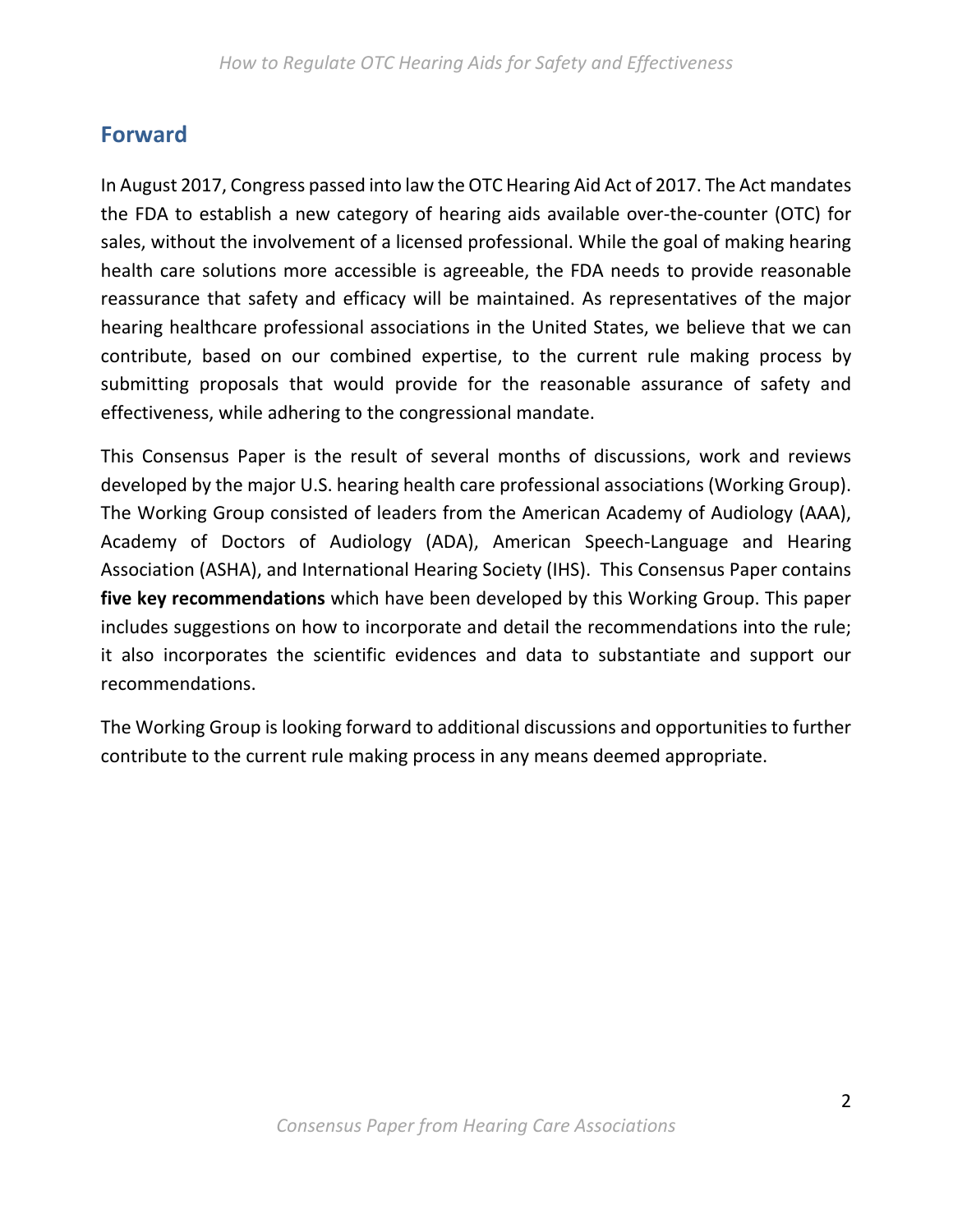## **Introduction**

In August 2017, Congress passed into law the FDA Reauthorization Act of 2017 (FDARA), legislation which included the OTC Hearing Act of  $2017<sup>1</sup>$ . The Act mandates the Food and Drug Administration (FDA) to establish a category of over-the-counter hearing aids. According to the Act, these new devices should use "*the same fundamental scientific technology*" as (wireless) air conduction hearing aids and should be available over‐the‐ counter without the supervision, involvement, or intervention of a licensed person.

At the same time, the Act requires that the FDA promulgate regulations for this category that include requirements providing "*reasonable assurances of safety and effectiveness,*" "*establish or adopt output limits appropriate for over the counter hearing aids," "appropriate labeling,*" and "*requirements under which the sale of over the counter hearing aids is permitted."* Prior to the enactment of the Act other institutions have discussed the possibility of the creation of a category for OTC hearing aids, however, no contribution has addressed comprehensively how the Congressional mandate could be implemented.

For this reason, at the end of 2017, representatives from the major U.S. hearing healthcare professional associations met together as a Working Group to assist in providing input for the regulation around the future over‐the‐counter hearing aid category. The Working Group consisted of leaders from AAA, ADA, ASHA, IHS. The purpose of this paper is to provide the Working Group's input and recommendations with regards to execution on the congressional mandate for safety and effectiveness within this new medical device category while ensuring accessibility and affordability. The Working Group fully supports any effort aimed at making hearing care solutions more accessible; however, it also strongly advocates that any solutions presented to the consumer rely on safe and effective medical devices and include safeguards that optimize consumers' awareness and use of appropriate hearing care treatment. Therefore, the Working Group urges the FDA to follow a thorough, transparent process and to establish an appropriate set of requirements to ensure the safety and effectiveness of OTC hearing devices.

<sup>1</sup> FDA Reauthorization Act (FDARA) of 2017, Sec. 709.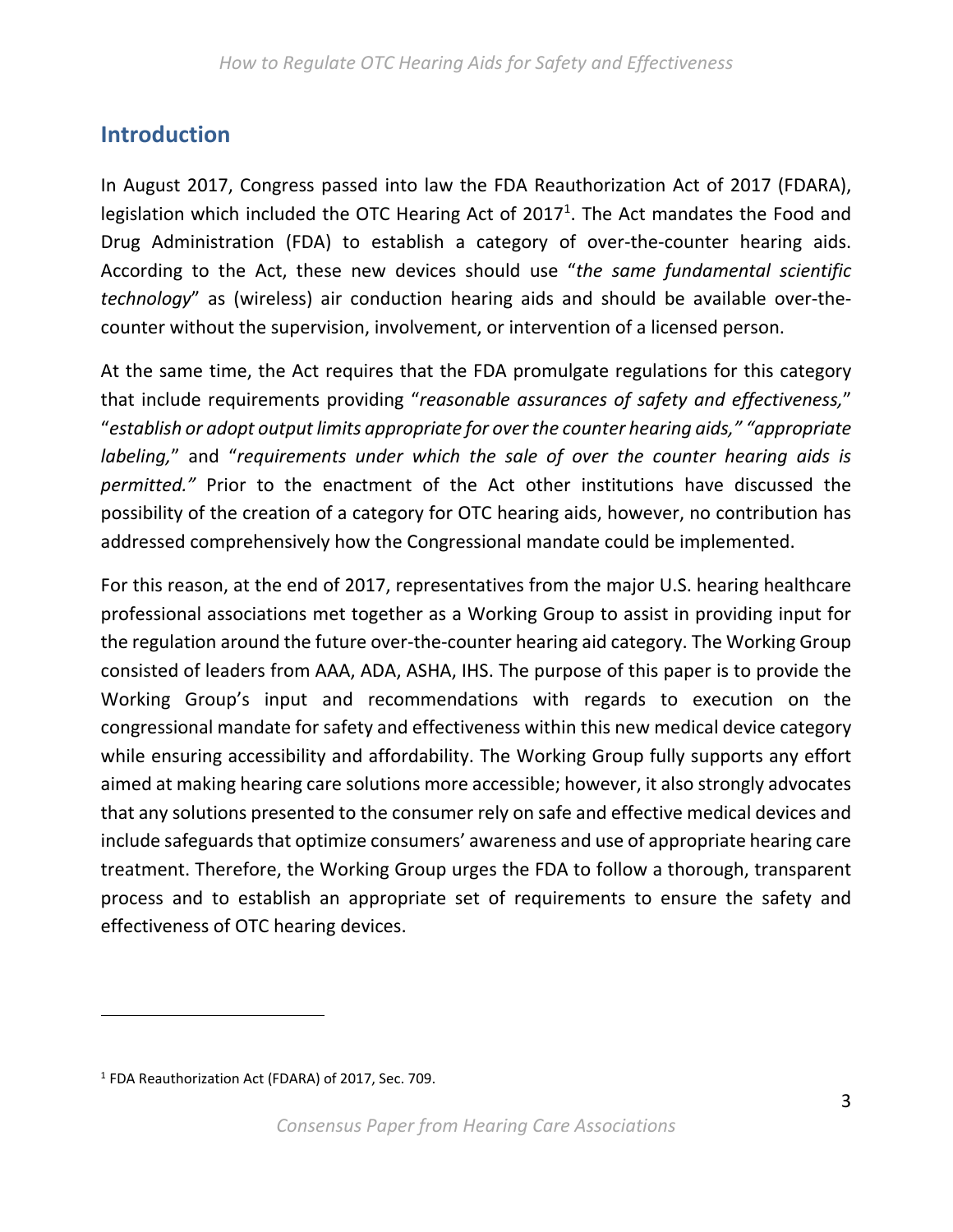# **Recommendation 1: establish product requirements appropriate for OTC hearing devices targeting mild‐to‐moderate hearing impairment**

The Over‐the‐Counter Hearing Act of 2017 mandates the FDA to promulgate regulation "*that provide reasonable assurances of the safety and effectiveness*", including "*requirements that*  establish or adopt output limits"<sup>2</sup> appropriate for this new category of over-the-counter devices. Since the rule will establish a new category of medical devices, the development of technical specifications for these new devices will be a critical component for regulatory development. In doing so, the Agency should follow the 2017 congressional mandate for ensuring appropriate safety and effectiveness for these devices. This mandate is reinforced by the FDA's mission<sup>3</sup>; it is also consistent with the Agency's standard to consider the effectiveness and safety for both intended and unintended but foreseeable users.<sup>4</sup> The FDA has recently confirmed such interpretation of FDARA 2017 by stating that "*Section 709 reflects a careful balance between consumer access to new technologies and consumer protections to assure safety and effectiveness of OTC Hearing Aids*".5

#### **Definition of intended users for OTC hearing devices**

The OTC Hearing Aid Act of 2017 states that the new category of hearing devices "*is intended to be used by adults age 18 and older to compensate for perceived mild to moderate hearing*  impairment."<sup>6</sup> This passage highlights two dimensions for the definition of intended users for OTC hearing devices

Age of users; and

Level of hearing impairment.

<sup>2</sup> FDA Reauthorization Act (FDARA) of 2017, Sec. 709

<sup>3</sup> Available on FDA website ‐ https://www.fda.gov/AboutFDA/WhatWeDo/

<sup>4</sup> Cfr. FDA‐2011‐D‐0469

<sup>&</sup>lt;sup>5</sup> FDA, Letter to Hearing Aid Manufacturers about Over-the-Counter (OTC) Hearing Aids, July 24, 2018.

<sup>6</sup> FDA Reauthorization Act (FDARA) of 2017, Sec. 709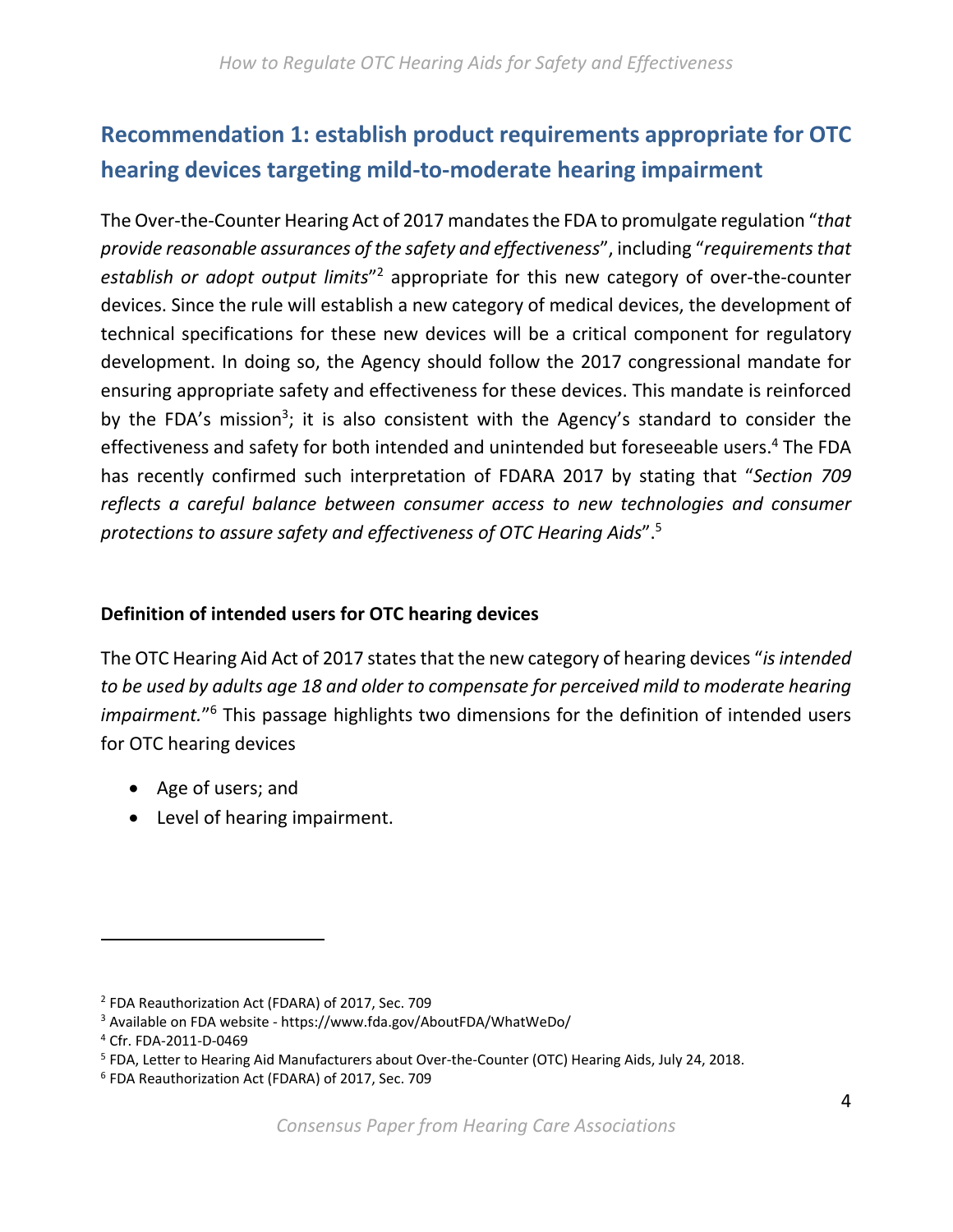With regard to the age of intended users, the Congressional mandate is very clear in limiting the use of OTC hearing devices to adults only. On this aspect, the rule will need to ensure that the risk of usage by children under the age of 18 is minimized. Since these devices are to be distributed over‐the‐counter and without the supervision or intervention of a licensed professional, there are concerns that these devices might be used by or on individuals under the age of 18 without the specific direction and supervision of an audiologist, as required by the current FDA regulation on hearing aids.<sup>7</sup> Also, there is the concern that individuals with varying degrees of cognitive function and dexterity will consider this option. Recommendations for these issues will be shared in the sections of this Consensus Paper focused on labeling requirements and conditions for sale.

As regarding the level of hearing impairment, the implication of an over‐the‐counter delivery model is that a hearing evaluation by a licensed hearing healthcare professional is not required. In this context, the definition of the degree of hearing loss is based upon potential user's subjective perception of his/her hearing difficulty. At the same time, an audiometric definition of hearing loss is needed for defining desired product specifications. Utilizing ASHA's classification of degree of hearing loss as the guideline, a hearing loss between 26 and 40 dB HL would be classified as mild, and a hearing loss between 41 and 55 dB HL would be classified as moderate. Thus, **the product requirements for a mild‐to‐moderate hearing impairment should consider a set of amplification characteristics that fit a range of hearing loss from 26 to 55 dB HL** (over a 30 dB range), a variety of possible hearing loss configurations (flat, sloping, reverse, notch), and a range of user characteristics (experienced and new wearers, sound tolerance issue). In fact:

• Mild losses  $(26 - 40$  dB HL) account for most of the adult population with hearing impairment, being estimated in the range of  $66\%^{8,9}$ - 70%<sup>10</sup> of all hearing impaired. At the same time use of hearing aids for individuals with mild hearing loss is in the range

<sup>7</sup> 21CFR801.420

<sup>8</sup> Cheng et al (2009), based on data from NHANES I and NHANES 1999‐2004 as reported by NASEM, Hearing health care for adults: Priorities for improving access and affordability (2016), pg. 54

<sup>9</sup> Gonam AM and Lin FR (2016), *Prevalence of hearing loss by severity in the United States*, American Journal of Public Health

<sup>&</sup>lt;sup>10</sup> Stevens et al. (2013), *Global and regional hearing impairment prevalence: an analysis of 42 studies in 29 countries. European Journal of Public Health*, Volume 23, Issue 1, 1 February 2013, Pages 146–152.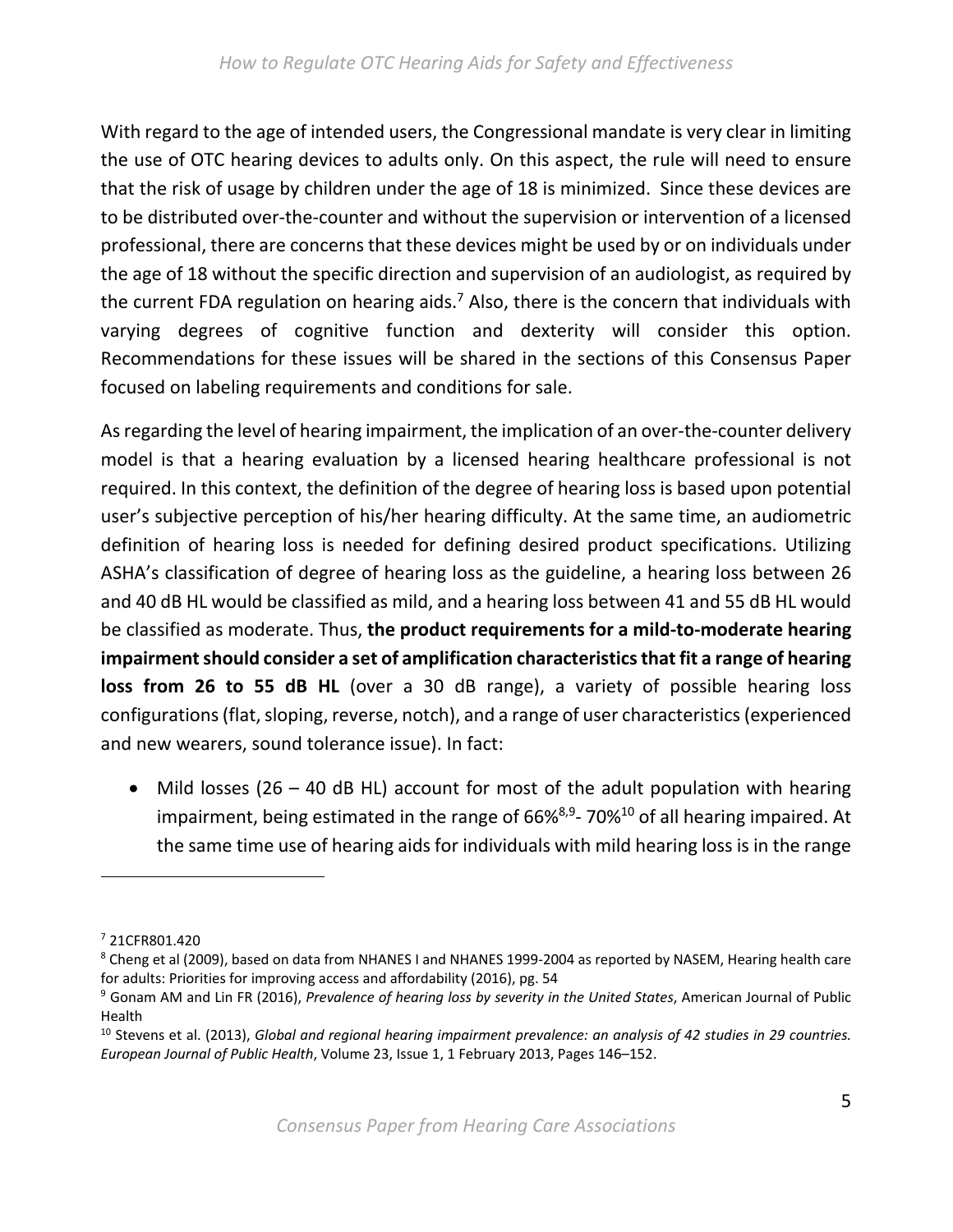of 10%. This adoption rate is much lower than individuals with moderate (50%) or severe/ profound hearing impairments  $(70\%)$ ;<sup>11</sup>

- Individuals with mild hearing loss mainly experience decreased audibility, a reduced range of hearing, difficulty hearing speech in the presence of noise, and increased listening fatigue. In individuals with moderate or more severe hearing loss, two new dimensions of difficulty are added (reduced frequency resolution and temporal resolution) that significantly complicates the use of amplification to address these levels of loss.12 WHO's decision to define "disabling" as any hearing impairment that is moderate or higher further supports a conclusion that individuals with at least moderate hearing loss may present with complex needs. $^{13}$
- Mild hearing loss shows a lower co-presence with other medical conditions, including the risk of reporting a fall,<sup>14</sup> the risk of incident all-cause dementia,<sup>15</sup> stroke,<sup>16</sup> diabetes $^{17,18}$  and hypertension.<sup>19</sup>

At the same time, it is important for rule makers to be aware of the discordance between self-reported and audiometric hearing loss.<sup>20</sup> These studies showed that only half to twothirds of individuals can correctly classify their hearing losses. Among them, younger individuals tend to over‐estimate their hearing losses while older individuals tend to under‐ estimate their hearing losses. As stated above, the audiometric definition of the hearing loss

<sup>11</sup> Granholm‐Leth N. (2017), *Hearing Healthcare: market conditions better than perceived*, Carnegie Sector Report, as reported by hearingreview.com on May 24<sup>th</sup>, 2017

<sup>12</sup> Møller KN and Jespersen CT (2013), *What are Some Common Misconceptions of Mild Hearing Loss?*, available from Audiology Online, December 2013.

<sup>13</sup> World Health Organization (WHO), *Grades of hearing impairment*, available on WHO, Prevention of blindness and deafness, website. Note: WHO uses an average of hearing loss at frequency of 0.5; 1; 2; 4 kHZ. Disabling hearing impairment is defined as a loss of 41 dB or higher in adults (31 dB or higher in children)

<sup>&</sup>lt;sup>14</sup> Lin F and Ferrucci L (2012), *Hearing loss and falls among older adults in the United States*, Intern Med. 2012: 172(4)[Feb]:369

<sup>15</sup> Lin F et al (2011), *Hearing loss and incident dementia*, Arch Neurol. 2011;68(2):214

<sup>16</sup> Lin HC et al. (2009), *Sudden sensorineural hearing loss increases the risk of stroke: A 5‐year follow‐up study*. Stroke. 200839(10) [Oct]:2744

<sup>17</sup> Lerman‐Garber I et al (2012), *Sensorineural hearing loss – A common finding in early‐onset Type 2 Diabetes Mellitus*. Endocrine Practice. 2012; 14[July]:549

<sup>18</sup> Bainbridge K (2010), *Diabetes and hearing impairment: an epidemiological perspective*

<sup>19</sup> Rolim L et al (2015). *Interaction between diabetes mellitus and hypertension on hearing of elderly*. CoDAS. 2015;27(5) [Sept]:428

<sup>&</sup>lt;sup>20</sup> Supporting evidences available through several studies developed worldwide, as for example: Kim et al. 2017, Tedeschi & Khim 2016, Kamil et a. 2015, Kiely et al. 2012, Nondahl et al. 1998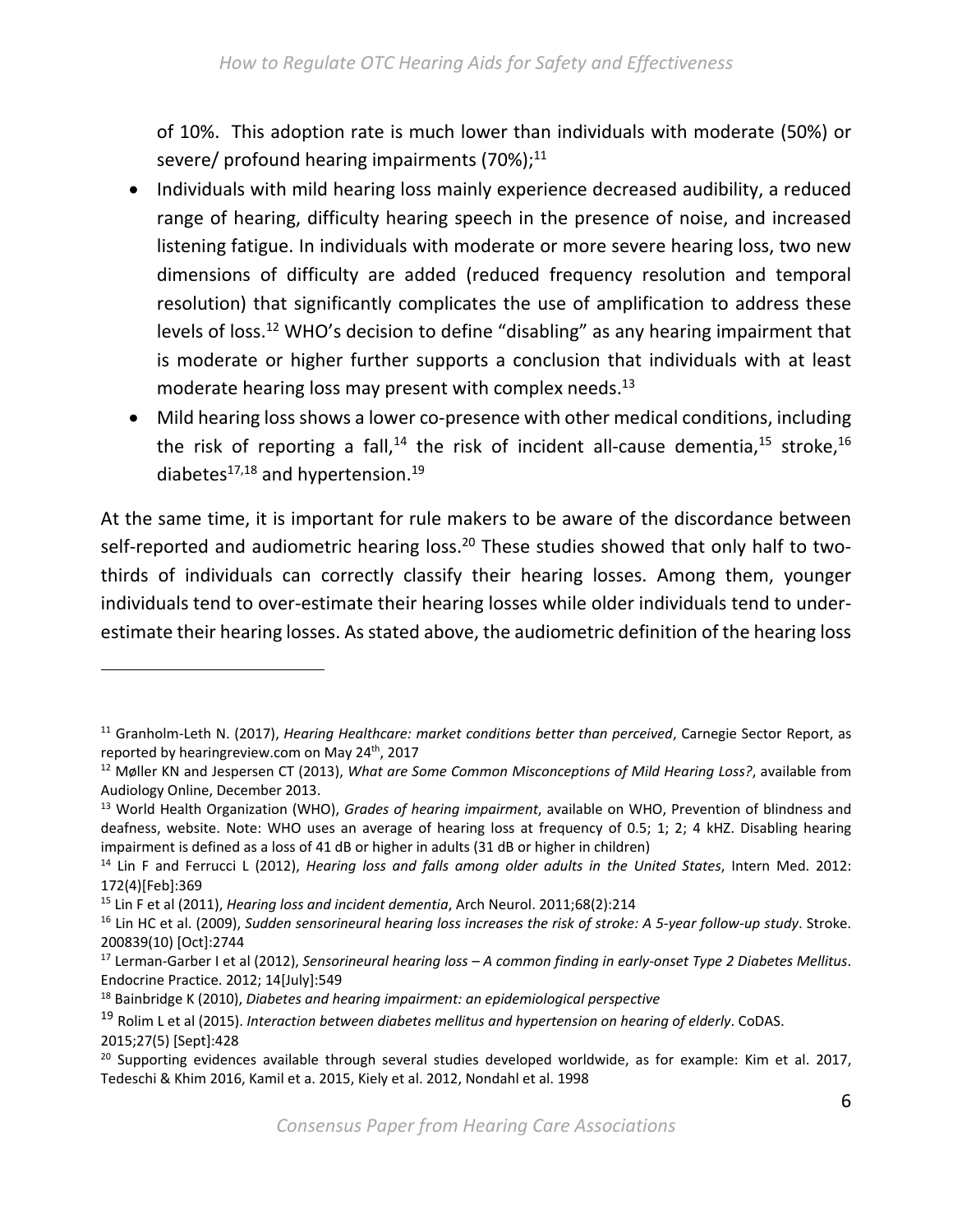range is for the purpose of estimating desired product requirements and it may not reflect the actual degree of hearing loss of OTC hearing aids' users as this is based on the users' self‐ perception of their hearing difficulty. Therefore, the rule making of OTC hearing aids need to account for the implications for the following two groups:

- Intended users, defined as adults of age 18 or older who correctly self-report a mild to moderate hearing impairment defined as a loss of  $26 - 55$  dB HL according to ASHA's classification; and
- Unintended but foreseeable users. Considering that this category will be sold overthe-counter, this group may include adults who perceive they have a mild to moderate hearing impairment but either have a normal hearing (25 dB HL or less) or have a more severe hearing impairment (56 dB HL or higher). It also may include adults who have hearing difficulty because of poor cognition, an auditory processing disorder, cochlear synaptopathy, or caused by a medical condition which would be better addressed by a treatment other than hearing aids (e.g. excessive wax, tumor, etc.), and children under the age of 18.

#### **Gain requirements**

Gain is essentially the difference between the level of sound that enters a hearing aid versus the amplified sound level that comes out of the hearing aid. Gain is based on the individual's specific degree of hearing loss and is a critical factor for the efficacy of the hearing device. As mentioned before, the new category of OTC hearing devices is potentially set to encompass a wide range of hearing loss (from 26 dB to 55 dB HL based on ASHA's classification) and many possible configurations and hearing loss etiologies. This may pose some challenges when defining a "gain strategy" through a one-size-fits-all approach. Additionally, elements linked to the OTC delivery model need to be considered, including the lack of audiometric data as well as any information on age and gender of the individual wearing the device.

There are numerous prescriptive formulas available today to determine gain requirements and all have different variations with regards to the amount of gain necessary to maximize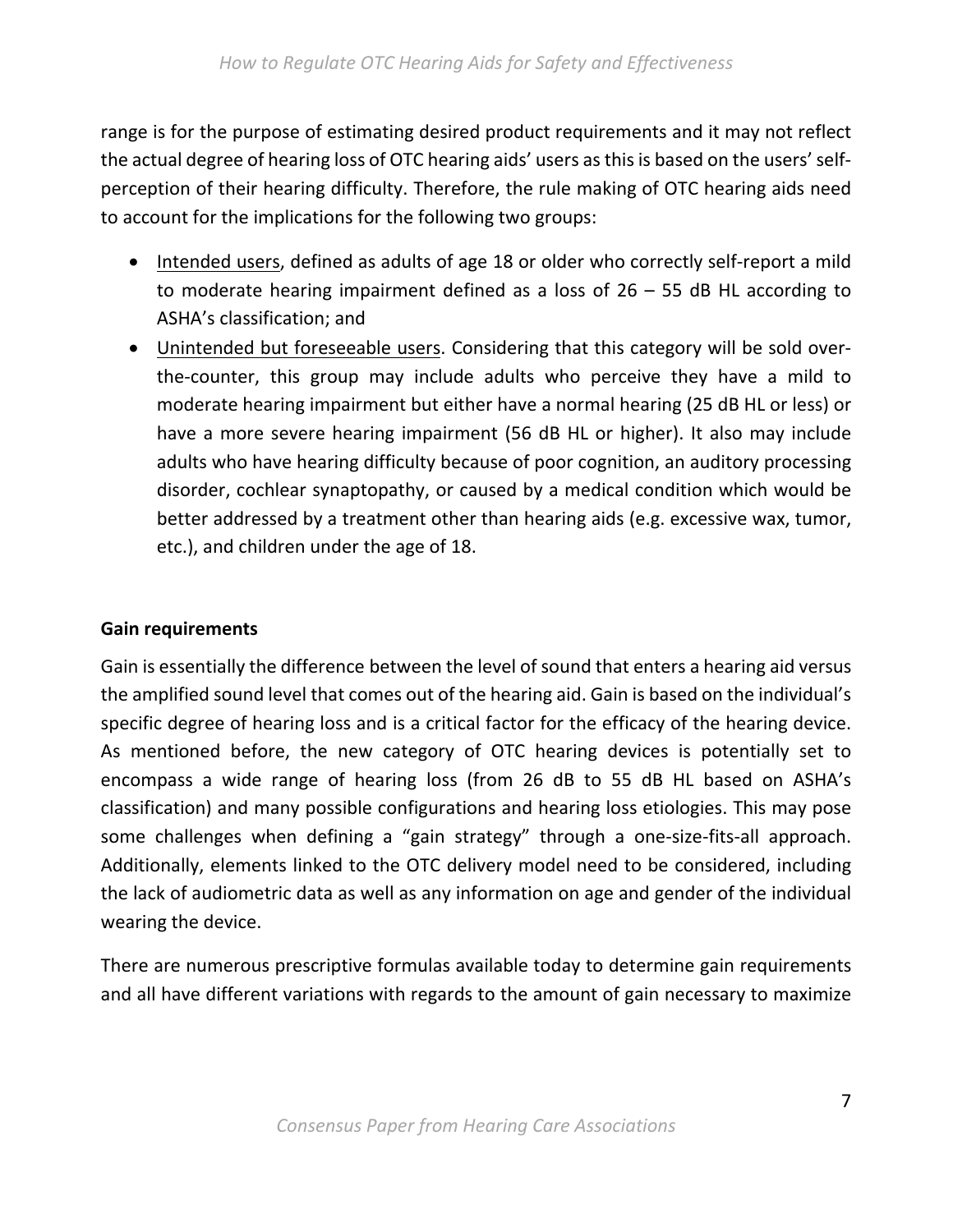conversational speech. The National Acoustics Laboratories NAL-NL2 $^{21}$  is the most widely used formula world‐wide for the calculation of gain for adults. This formula allows for loudness equalization that will yield the potential for the best outcome for audibility and intelligibility for speech communication. Correction factors have been defined over the years to take into consideration needs of individuals users, like binaural usage (decrease 2‐3 dB for losses lower than 50 dB $)^{22}$  and new users (preferred less gain).<sup>23</sup> The main objective of the NAL formula is to determine the gain level required for several input levels, including soft, comfortable and loud.<sup>24</sup> Correctly meeting these levels will have a maximum effect for audibility and speech intelligibility for the specific user.

The Working Group has used the NAL-NL2 gain estimator to determine the desired 2 cc coupler HFA full‐on gain considering the upper limit of a mild hearing loss (40 dB HL) and a moderate hearing loss (i.e., 55 dB HL) as defined by ASHA. In addition, the Working Group has also considered a flat hearing loss configuration (e.g., 55 dB HL across all frequencies) and a sloping hearing loss configuration (e.g., 0 dB HL at 250 Hz, 10 dB HL at 500 Hz, 20 dB HL at 1000 Hz, 30 dB HL at 2000 Hz, and 55 dB HL at 4000 Hz and beyond). The experience level (experienced and new) of the wearer, and monaural/binaural usage are added as co‐ variables. Finally, the use of a nonlinear hearing aid that varies gain with input levels is assumed. Results in the Table below highlight the key variables influencing the desired gain:

- **degree of hearing loss**: a moderate loss requires greater gain than a milder loss;
- **configuration of hearing loss**: a flatter loss requiring greater gain than a sloping loss;
- **input level**: the lower input level the greater gain;
- **experience level**: an experienced wearer with flat loss opting for greater gain;
- **mode of usage**: monaural usage requires greater gain than binaural.

<sup>21</sup> Dillon H et. al. (2011), 1(e24) *The NAL‐NL2 Prescription Procedure,* 88

<sup>22</sup> Epstein M and Florentine M (2009), *Binaural loudness summation for speech and tones presented via headphones and loudspeakers.* Ear and Hearing 30 (2)

<sup>&</sup>lt;sup>23</sup> Keidser G, Dillon H, et al. (2008), *Variation in preferred gain with experience for hearing aid users.* International Journal of Audiology 47(10).

<sup>24</sup> Dillon, H., Katsch, R., Byrne, D., Ching, T., Keidser, G., & Brewer, S*., The NAL‐NL1 prescription procedure for non‐liner hearing aids*. National Acoustic Laboratories Research and Development, Annual Report 1997/1998, Sydney: National Acoustic Laboratories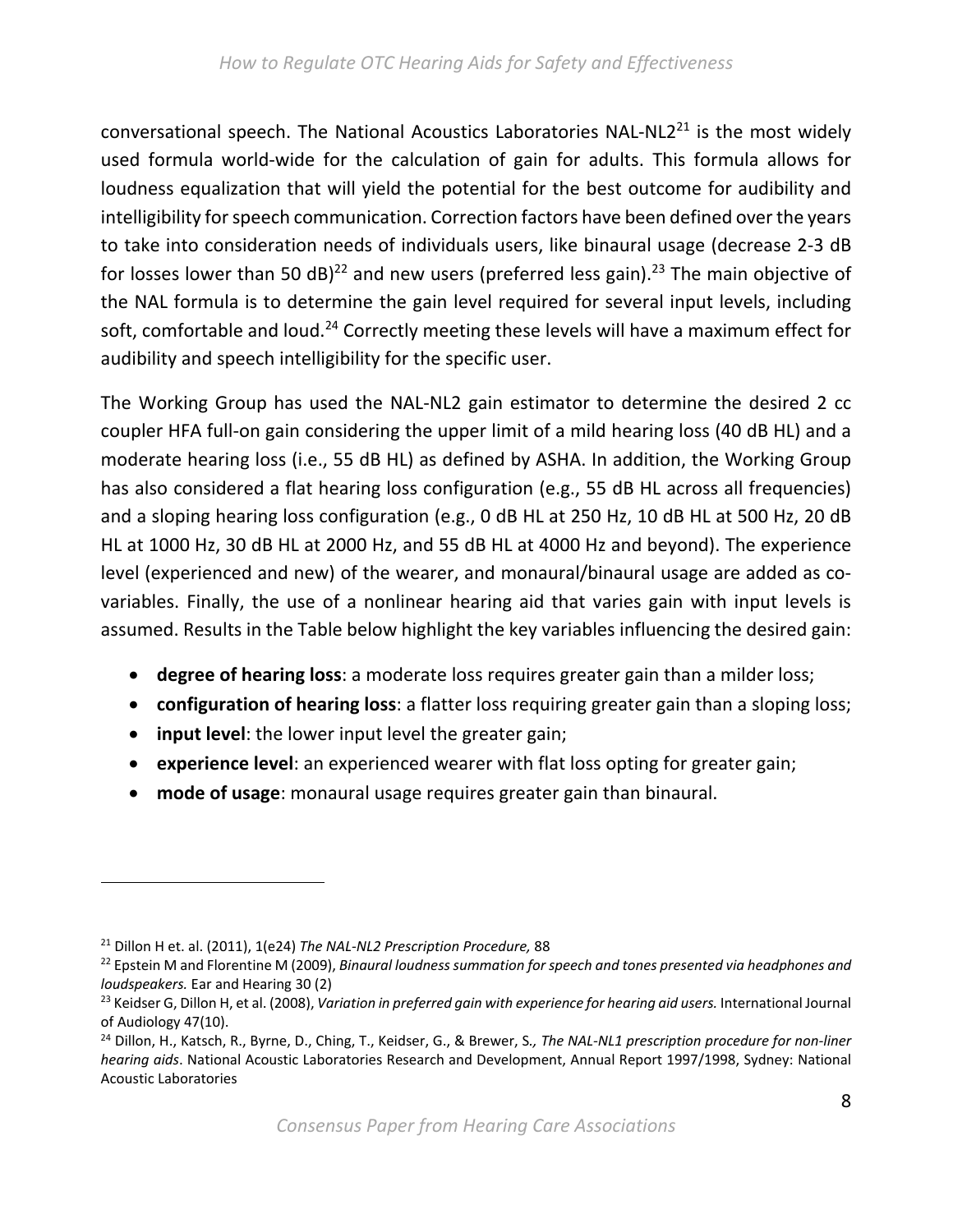|                                                  |              | <b>Flat 55 dB Hearing Loss</b>                 |                 |                       | Flat 40 dB Hearing Loss |             |                       |                    |                 |
|--------------------------------------------------|--------------|------------------------------------------------|-----------------|-----------------------|-------------------------|-------------|-----------------------|--------------------|-----------------|
|                                                  |              | <b>Binaural Usage</b><br><b>Monaural Usage</b> |                 | <b>Monaural Usage</b> |                         |             | <b>Binaural Usage</b> |                    |                 |
|                                                  |              | <b>Experienced</b>                             | <b>New User</b> | <b>Experienced</b>    | <b>New User</b>         | Experienced | <b>New User</b>       | <b>Experienced</b> | <b>New User</b> |
| g<br>$\mathbf{E}$<br>$\sharp$<br>o<br>$\epsilon$ | <b>50 dB</b> | 30.1                                           | 23.8            | 28.7                  | 22.3                    | 22.3        | 20.9                  | 19.3               | 17.9            |
|                                                  | 65 dB        | 21.8                                           | 15.4            | 19.8                  | 13.4                    | 16.2        | 14.8                  | 12.2               | 10.8            |
|                                                  | 80 dB        | 11.3                                           | 5.3             | 8.7                   | 3.6                     | 8.5         | 7.1                   | 4.1                | 3.3             |

|                                                                   |              | Sloping 55 dB Hearing Loss                     |                 |                       | <b>Sloping 40 dB Hearing Loss</b> |                       |          |                    |                 |
|-------------------------------------------------------------------|--------------|------------------------------------------------|-----------------|-----------------------|-----------------------------------|-----------------------|----------|--------------------|-----------------|
|                                                                   |              | <b>Monaural Usage</b><br><b>Binaural Usage</b> |                 | <b>Monaural Usage</b> |                                   | <b>Binaural Usage</b> |          |                    |                 |
|                                                                   |              | <b>Experienced</b>                             | <b>New User</b> | Experienced           | <b>New User</b>                   | Experienced           | New User | <b>Experienced</b> | <b>New User</b> |
| evel<br>E<br>$\overline{5}$<br>$\bar{\mathbf{o}}$<br>$\mathbf{C}$ | <b>50 dB</b> | 11.3                                           | 11.3            | 9.0                   | 9.0                               | 7.5                   | 7.5      | 5.3                | 5.3             |
|                                                                   | 65 dB        | 7.7                                            | 7.7             | 5.2                   | 5.2                               | 4.6                   | 4.6      | 3.2                | 3.2             |
|                                                                   | 80 dB        | 3.1                                            | 3.1             | 2.0                   | 2.0                               | 2.3                   | 2.3      | 1.9                | 1.9             |

*Table 1.* **Full on 2 cc coupler high frequency average (HFA, 1000 Hz, 1600 Hz, and 2500 Hz) gain for a moderate (left, 55 dB HL) and a mild (right, 40 dB HL) hearing loss in a flat (upper) and a sloping (lower) hearing loss configuration. The experience level and the mode of usage are included as co‐variables.** 

Depending on the combination of variables, the desired 2 cc coupler HFA full on gain could vary from as little as 3 dB to as much as 30 dB. In view of such complexity, the Working Group has made the following assumptions in order to define a gain recommendation requirement for OTC hearing aids:

- Flat loss of 55 dB HL at the high end of the mild-to-moderate range;
- Input level at 50 dB ensuring audibility of sound softer than conversational speech;
- Einaural usage, as 80% of hearing aid users are bilateral wearers<sup>25</sup>;

• Incidence of new users consistent with current hearing aid usage by degree of hearing loss, i.e., 90% new users in the mild losses range and 50% for moderate.

<sup>&</sup>lt;sup>25</sup> Kochkin S. (2009), MarkeTrak VIII: 25-year trends in the hearing health market, hearingreview.com (October 2009)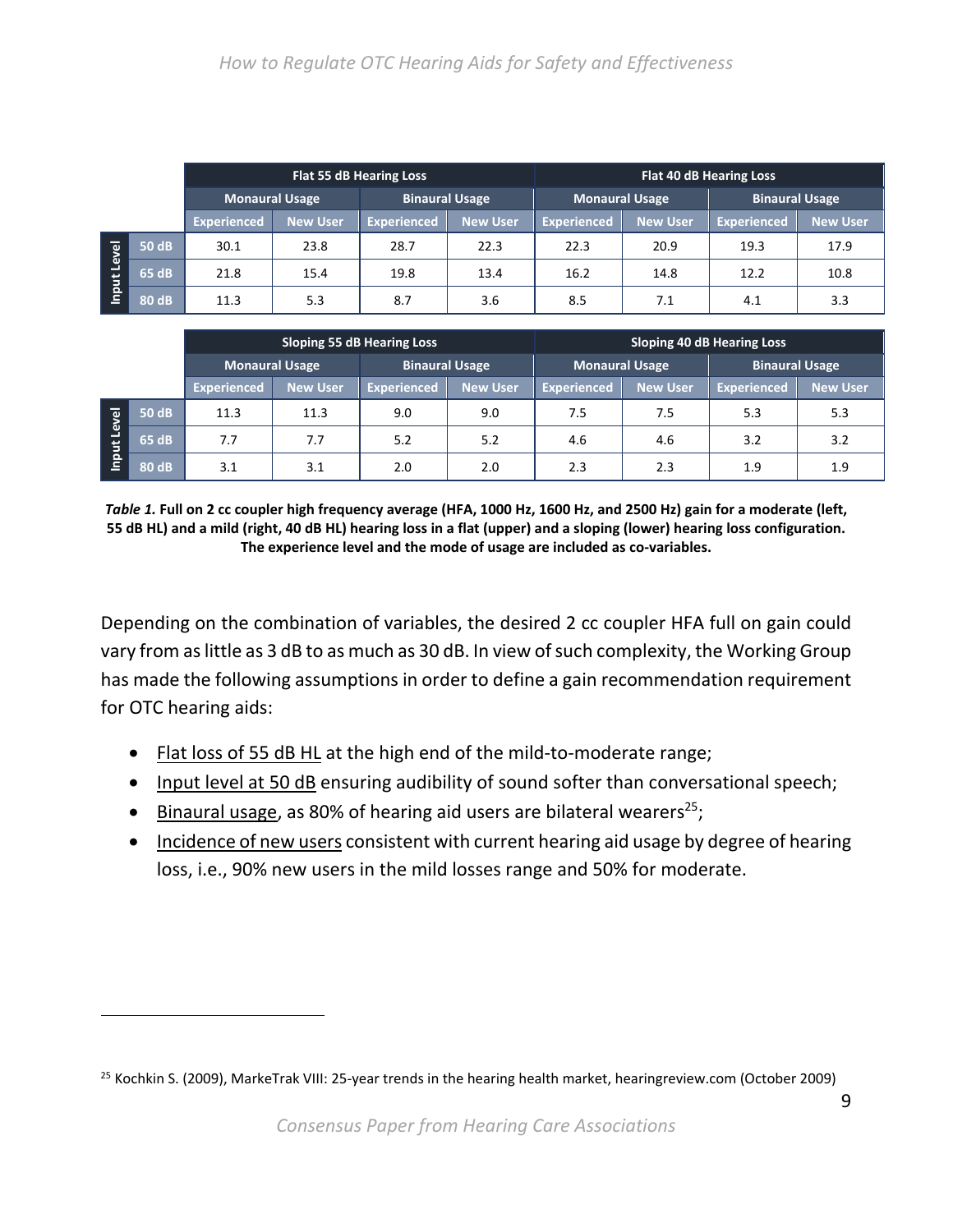Based on the outcome of the NAL‐NL2 gain estimator and following these assumptions,

*The Working Group recommends a high frequency average (HFA) full on gain limit of 25 dB as defined for measurement in a 2 cc coupler, with an input level of 50 dB SPL per ANSI S3.22‐2014.* 

It is important to underline that the suggested limit for the HFA full on gain has been defined to ensure adequate audibility for the broadest range of individuals in the "mild‐to‐ moderate" spectrum. Changes in the assumptions for the considered variables will most likely suggest a lower HFA full on gain than the one recommended. The Table below highlights the impact for two of the main variables: degree of hearing loss and level of input. The HFA full on gain for a mild hearing loss of 40 dB is 19 dB, at an input level of 50 dB SPL. When considering an input level consistent with normal conversational speech (65 dB SPL), the suggested gain is 16 dB for a flat moderate loss of 55 dB HL and 12 for a flat mild loss of 40 dB HL respectively. As shown previously, a sloping hearing loss configuration will require a lower HFA full on gain than a flat hearing loss.

|                                 | Soft input<br>(50 dB SPL) | <b>Normal speech</b><br>$(65 dB$ SPL) | Loud input<br>(80 dB SPL) |
|---------------------------------|---------------------------|---------------------------------------|---------------------------|
| Flat Mild 40 dB Loss            | 19                        | 12                                    |                           |
| <b>Flat Moderate 55 dB Loss</b> | 25                        | 16                                    | b                         |

*Table 2.* **Full on 2 cc coupler high frequency average (HFA, 1000 Hz, 1600 Hz, and 2500 Hz) gain for a moderate flat 55 dB hearing loss and a mild flat 40 dB hearing loss in a flat (upper) at different input levels.** 

Finally, it should also be noted that these numbers assume the use of a nonlinear amplification in the hearing aid. In the event a linear amplification type of hearing aid is used, the specified gain will be available at ALL input levels. This could result in under‐amplification for the sounds softer than the input level considered to define the gain limit and over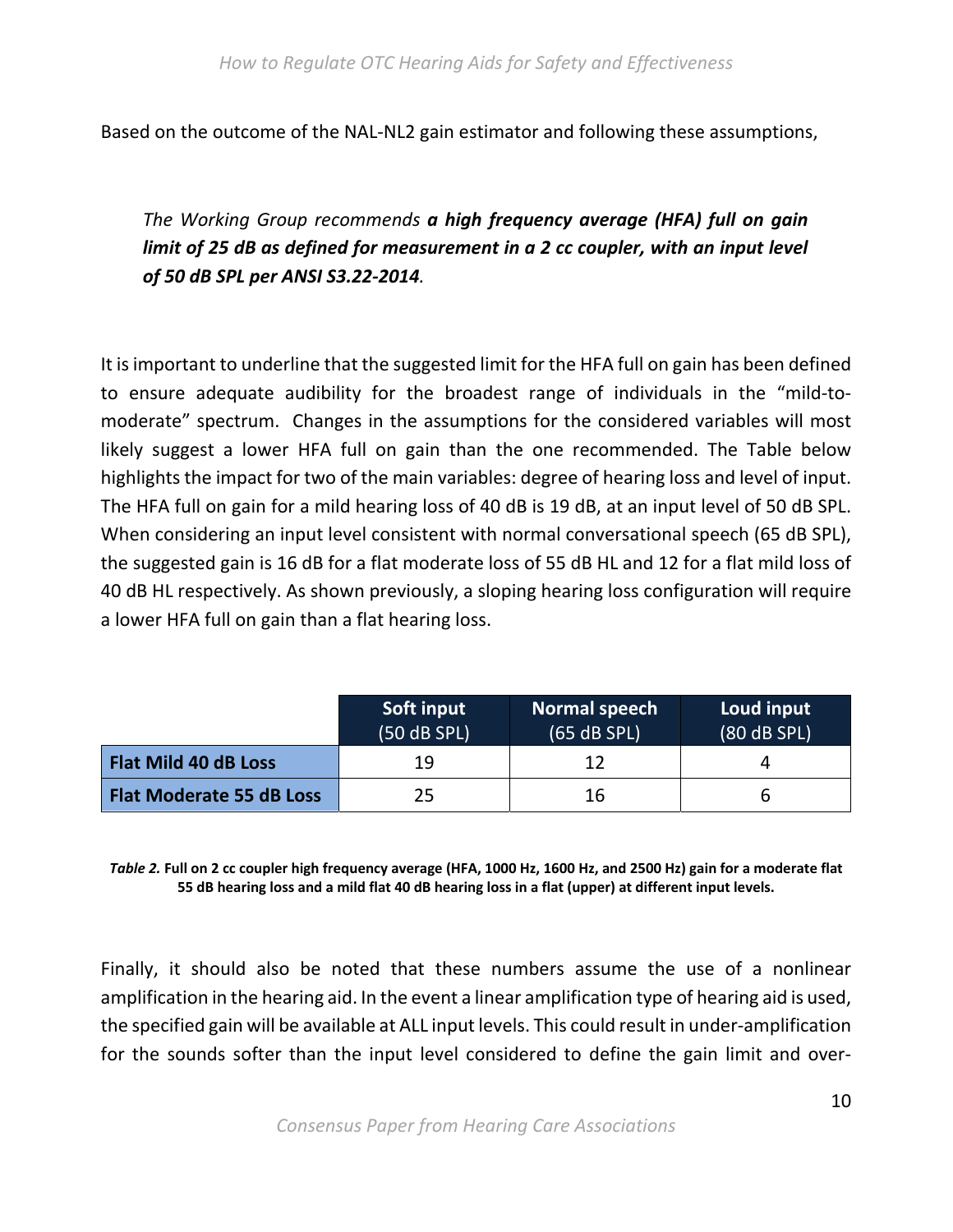amplification for the sounds louder than the input level considered to define the gain limit. Therefore, **the Working Group strongly recommends that all OTC devices use a signal processing scheme that reduces gain as input level increases**. A more specific recommendation is defined in the paragraph on compression strategies.

Gain itself does not pose a potential risk due to excessive noise damage. However, linear gain levels greater that 25 dB coupled with high input acoustic signals may put individuals at risk for Leg levels<sup>26</sup> more than 85-90 dB (for example, loud speech). Leg is the preferred method to describe sound levels that vary over time, resulting in a single decibel value which takes into account the total sound energy over the period of time of interest. Additionally, increased gain levels, especially in the high frequencies, are the primary cause of acoustic feedback in hearing aids. As the max gain is increased above 25 dB in the high frequencies, the chance for acoustic feedback increases. Acoustic feedback carries with it negative consequences for hearing aid users,  $27$  such as loudness discomfort, sound annoyance, reduced sound quality, and, eventually, reduced speech understanding. In addition, the presence of acoustic feedback can reinforce negative stigmas by reinforcing the opinion among potential hearing aid users that hearing aids do not work very well.<sup>28</sup> Therefore, it is again recommended that gain remain at a level not to exceed 25 dB.

#### **Maximum Power Output Limitation**

Unsafe listening practice and over amplification have been increasingly pointed out as a cause of noise induced hearing loss. The literature has demonstrated extensively the causative relationship between hearing loss and sound levels in excess of 85 dBA for sound

 $26$  Leq is the preferred method to describe sound levels that vary over time, resulting in a single decibel value which takes into account the total sound energy over the period of time of interest.

<sup>27 1.</sup>Mueller HG, Ricketts TA, Bentler R (2014), *Modern Hearing Aids: Pre‐Fitting Testing and Selection Considerations*, San Diego: Plural Publishing, as reported by Herbig R and Lueken C (2018), *A comparison of feedback cancellation systems in premier hearing aids*, published on The Hearing Review 28 Ibidem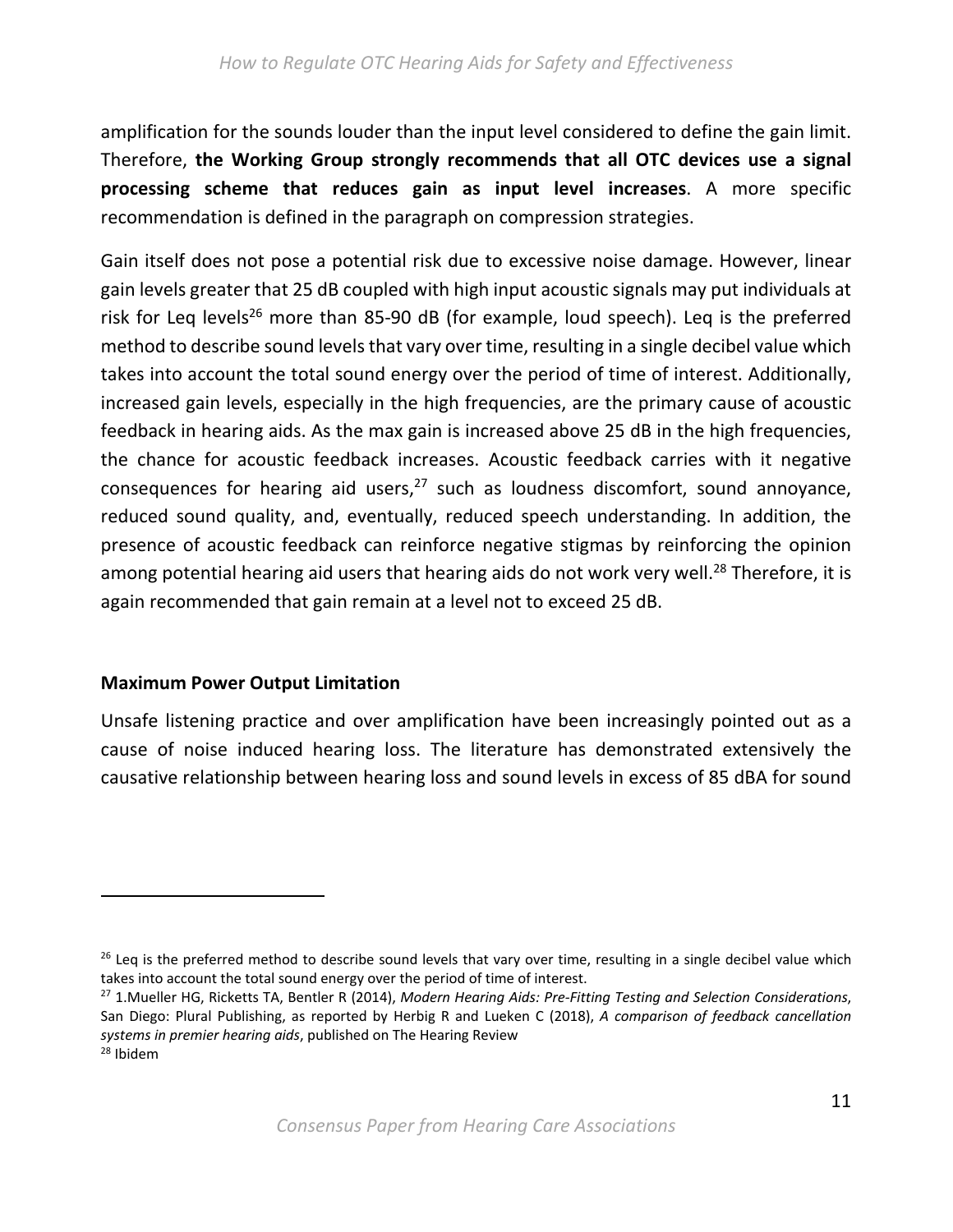exposure.<sup>29</sup> This evidence has supported initiatives and actions from national and international agencies and organizations to reduce such risk. To list a few:

- Since the 1970s, the Occupational Safety and Health Administration (OSHA) has set limit standards for noise exposure of 90 dBA for eight-hour duration;<sup>30</sup>
- In 1998, the National Institute for Occupational Safety and Health (NIOSH) established Recommended Exposure Limits (REL) of 85 dB(A) as the maximum for eight hours of exposure; $31$
- In 2015, The WHO launched the Make Listening Safe initiative with the goal of ensuring that people of all ages can enjoy listening with full protection of their hearing. WHO estimates that 1.1 billion people worldwide could be at risk for hearing loss due to unsafe listening practices;<sup>32</sup>
- In 2009, The European Commission issued a Commission Decision pursuant Directive  $2001/95/EC^{33}$  stating that exposure to sound levels shall be limited in time to avoid hearing damage. At 80 dB(A) exposure, the Commission stated that time shall be limited to 40 hours per week; whereas at 89 dB(A) exposure time, shall be limited to five hours per week. The Decision is based on a study conducted by the Scientific Committee on Emerging and Newly Identified Health Risks (SCENIHR). The committee concluded in its opinion<sup>34</sup> that "listeners risk both hearing and non-hearing problems. In particular, listeners risk permanent hearing loss if they use a personal music player for more than 40 hours per week at high volume settings (exceeding 89 dB(A)) for at least five years."35

<sup>29</sup> Passhier‐Vermeer W and Passhier WF (2000), *Noise exposure and public health*, Environ Health Perspective, 2000 Mar, 108(Suppl 1): 123‐131

<sup>&</sup>lt;sup>30</sup> US DOL, Occupational Health and Safety Administration, General Industry Standards, 29 CFR 1910

<sup>31</sup> US DHHS (1998), *Criteria for a recommended standard. Occupational Noise Exposure*. DHHS (NIOSH) Publication No. 98‐126

<sup>32</sup> Info available on the dedicated page on WHO website (http://www.who.int/pbd/deafness/activities/MLS/en/)

<sup>&</sup>lt;sup>33</sup> European Commission (2009), Commission Decision of 23 June 2009 on the safety requirements to be met by European standards for personal music players pursuant to Directive 2001/95/EC of the European Parliament and of the Council

<sup>34</sup> SCENIHR (2008), *Potential health risk of exposure to noise from personal music players and mobile phones including a music playing function*, opinion adopted at the 26<sup>th</sup> plenary on September 23<sup>rd</sup>, 2008 after public consultation <sup>35</sup> SCENIHR (2008) as reported by European Commission (2009) – cfr. Note 29 and 30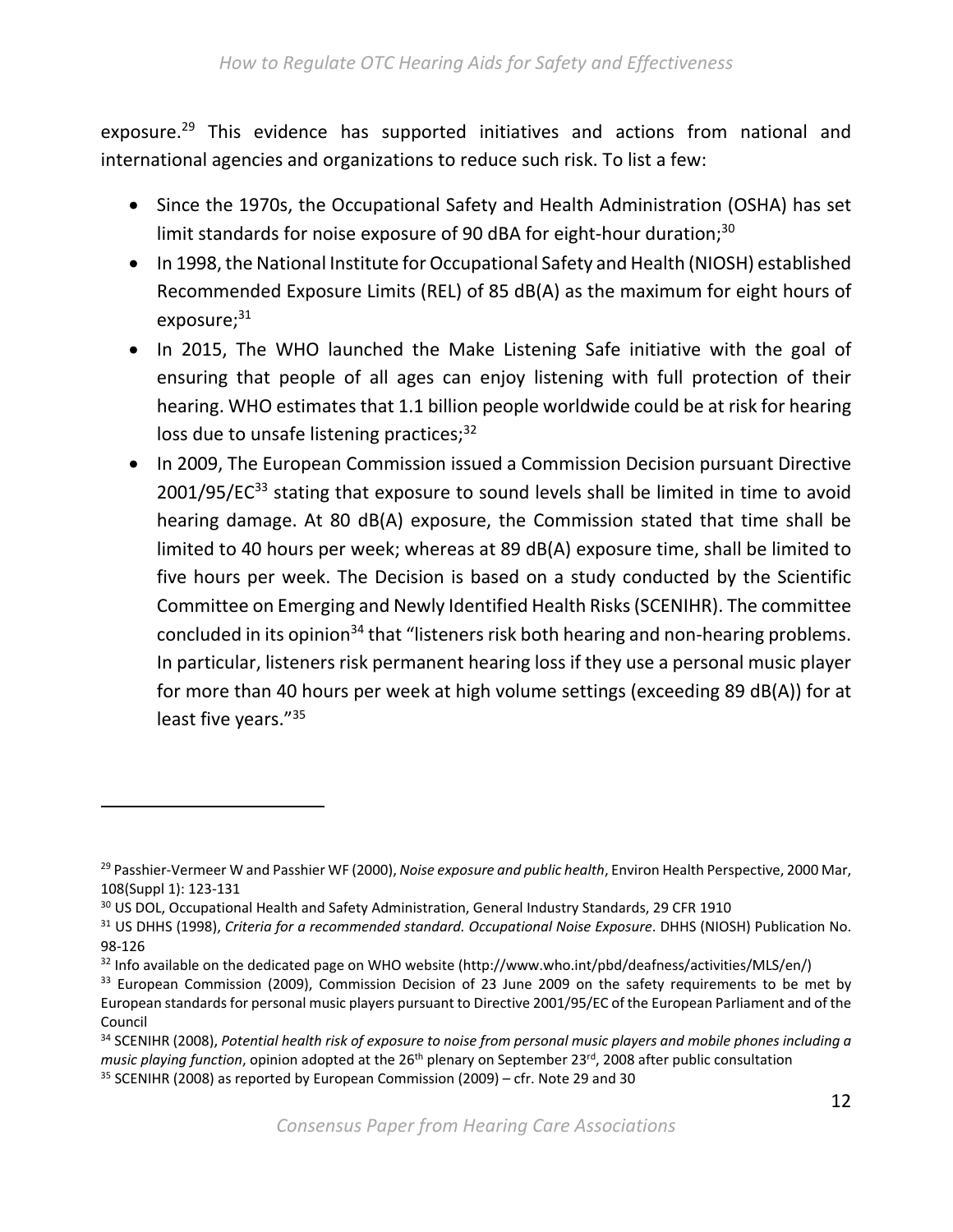Any sound exposure that can cause deterioration of hearing for individuals with normal hearing would also have the potential to cause additional hearing loss for the individual with a hearing impairment. Therefore, when regulating OTC hearing devices, the implications of possible over amplification related to the safety and efficacy for intended users as well for unintended, but foreseeable users, needs to be considered. One important safeguard against over amplification with the use of medical devices for amplification is avoiding the potential to cause additional hearing loss or discomfort. The proper adjustment of maximum output is the critical parameter that serves the purpose to limit the amount of:

- Intermittent, short duration sounds, to levels that are neither damaging nor uncomfortable to the wearer, and
- Over amplification of higher level inputs occurring more consistently over a longer duration (e.g. over six‐eight hours).

Johnson estimated limit standards to determine the safe output sound pressure levels (SPL) for sound amplification devices to preserve hearing sensitivity after amplification usage.<sup>36</sup> In this study, the author developed an algebraic restatement of the correlation between hearing loss threshold and safe output limits. For example, the author's results determined that for a hearing loss with flat 55 dB configuration, a safe overall output SPL would be no greater than 111 dB (as shown in the table below).

<sup>36</sup> Johsnon E (2017), *Safety limit warning levels for the avoidance of excessive sound amplification to protect against further hearing loss*, International Journal of Audiology, 2017; 56: 829‐836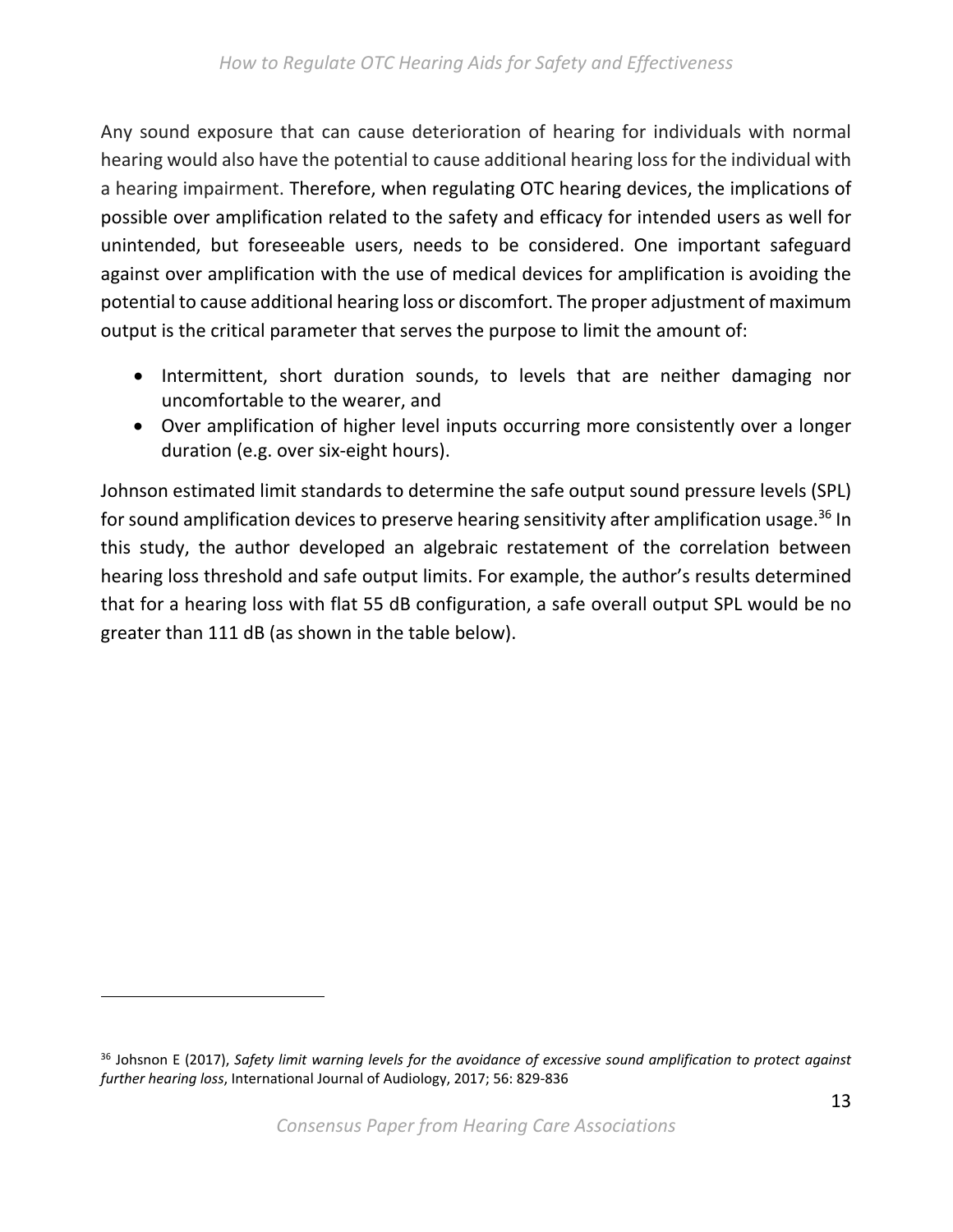| <b>4FAdB HL</b><br>threshold | <b>Safe Output SPL</b><br>(overall dB) |  |  |
|------------------------------|----------------------------------------|--|--|
| 0                            | 90                                     |  |  |
| 10                           | 94                                     |  |  |
| 20                           | 97                                     |  |  |
| 25                           | 99                                     |  |  |
| 30                           | 101                                    |  |  |
| 40                           | 105                                    |  |  |
| 45                           | 107                                    |  |  |
| 50                           | 109                                    |  |  |
| 55                           | 111                                    |  |  |
| 60                           | 113                                    |  |  |
| 70                           | 117                                    |  |  |
| 80                           | 120                                    |  |  |
| 110                          | 132                                    |  |  |

*Table 3. An algebraic restatement of the regression equations holding expected PTS constant at 3.5 dB HL to show safe output SPL as a function of hearing loss (selected HL thresholds). From Johnson E. (2017)37*

Johnson's study mainly takes the perspective to limit overamplification, which may occur over a long duration (e.g. over eight hours). This is consistent with other available studies on behavior for individuals with mild-to-moderate hearing loss that use amplification either supported by a professional or self-directing themselves to this solution that indicate usage of approximately eight to eight and a half hours daily.<sup>38,39</sup> As a consequence, the implications would be very similar to the consequences of prolonged usage of consumer listening products like headphones or ear buds.

The study's findings are further corroborated by the National Health and Nutrition Examination Survey studies that have shown a significant increase in the prevalence of

<sup>37</sup> Ibidem

<sup>38</sup> Timmer B. et al. (2017), *Hearing aid use and mild hearing impairment: learnings from big data*, Journal of American Academy of Audiology, J Am Acad Audiol 28:731‐741 (2017)

<sup>39</sup> Tedeschi TJ and Khim J, *Implications of an over‐the‐counter approach to hearing health care: a consumer study*, Hearing Review 2017;24(3) [Mar];14‐22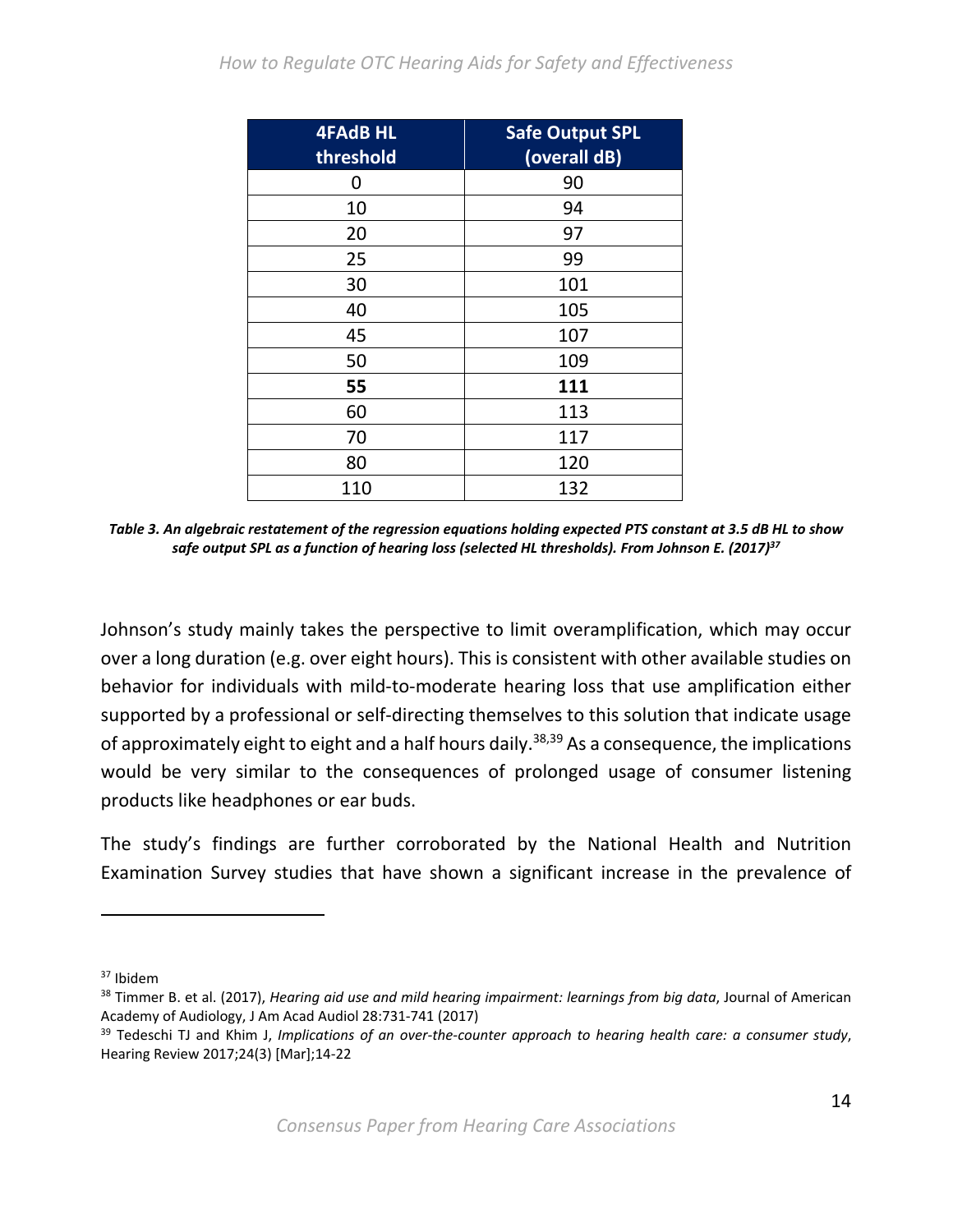hearing loss in the U.S. with adolescents, who have sustained use of consumer listening products.<sup>40</sup> This is an indication that users are unable to self-determine when a prolonged exposure to over amplification can cause (further) damages. Unlike consumer listening products, medical devices for amplification must be regulated for the safety of both intended and unintended but foreseeable users.

In addition to estimating safe output limits, Johnson further detailed that, for the safe implementation of this standard, a device should utilize input-output compression. This compression strategy would allow the device to provide adequate gain for audibility and comfortable listening while also ensuring protection against further hearing loss.

While Johnson's argument is based on safety, another consequence of setting the maximum output too high is related to efficacy and benefit for the intended users is creating aided loudness discomfort for high‐level sounds. Loudness discomfort has been cited as a reason for dissatisfaction with hearing aids. One survey of over 2,600 hearing aid users, Kochkin noted that 27% of the respondents reported dissatisfaction with loud sounds.<sup>41</sup>

At the same time, limiting the maximum power output for OTC hearing devices will protect unintended but foreseeable users, such as adults with normal hearing and children.

One reporting parameter that characterizes the maximum output of a hearing aid is the Output Sound Pressure Level at 90 dB SPL Input (OSPL90, ANSI S3.22‐2014). The OSPL90 measurement is done using a swept frequency (i.e., one frequency at a time) presented at a 90 dB SPL input level. The OSPL90 curve represents the maximum output of the hearing aid when **a single frequency** is employed. Indeed, when the input signal is a pure tone, the maximum output of the hearing aid is limited by the OSPL90 of the hearing aid.

On the other hand, when a broadband signal (such as speech or music that includes energy over a broad range of frequencies) is presented to the hearing aid, the output of the hearing aid is the sum of the energy at all the frequencies. Indeed, the maximum output of the hearing aid will be limited by the peak OSPL90 at each frequency but summed across all the

<sup>&</sup>lt;sup>40</sup> JAMA and Archives Journals. "Prevalence of hearing loss among US adolescents has increased significantly, study finds." ScienceDaily. ScienceDaily, 17 August 2010.

<sup>41</sup> Kochkin S (2002), *10‐year customer satisfaction trends in the US hearing instrument market*, Hearing Review 10:14, 18‐25, 26. 2002.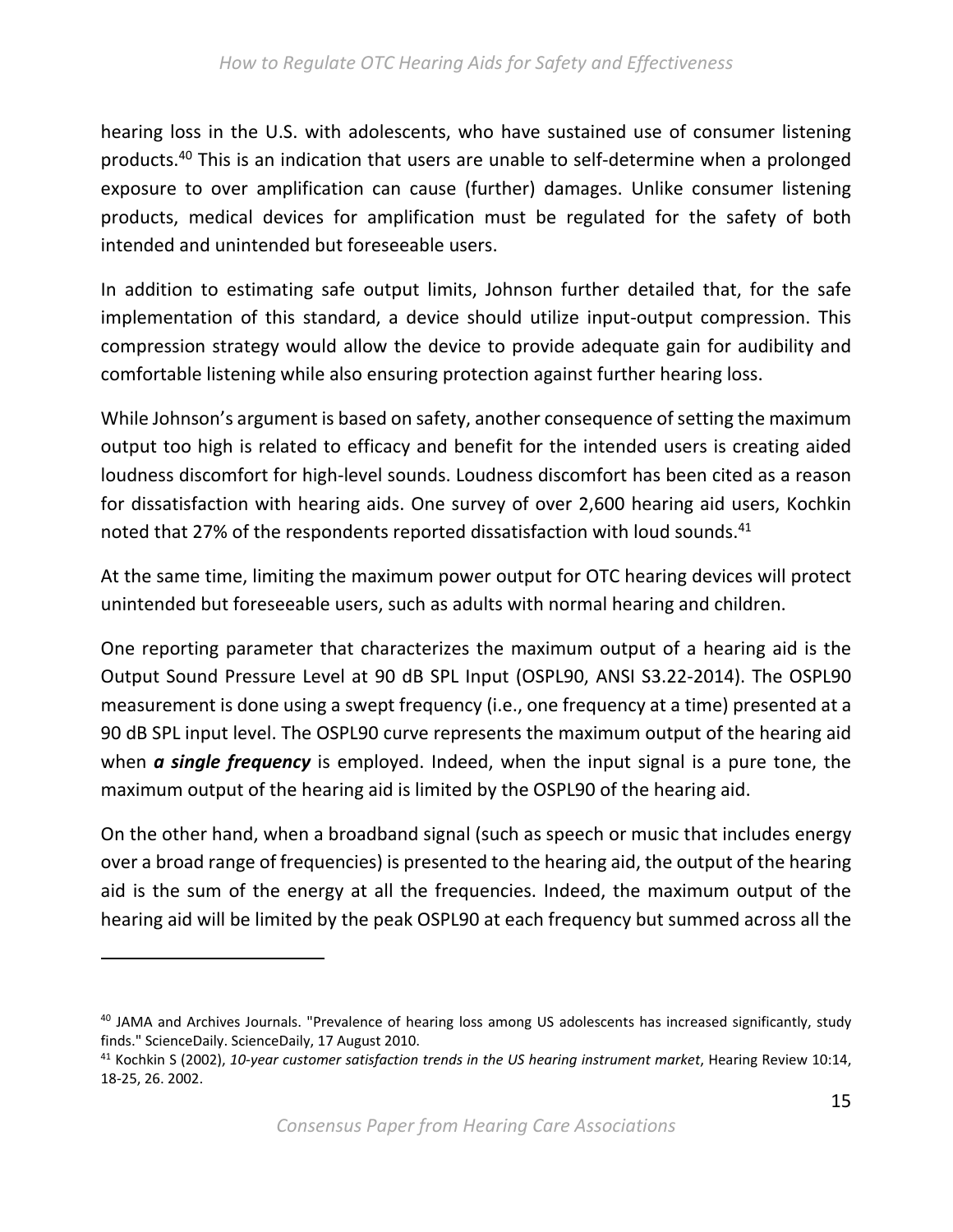frequencies of interest. Thus, a sinusoid or a very narrow band of noise of the same spectral level presented at a 90 dB SPL level may have an overall output closely related to the value of the peak OSPL90. However, a broadband signal (such as speech or music) of the same spectral level at all frequencies will have an overall output level far exceeding the value of the peak OSPL90. For example, a 75 dB SPL sinusoid may have an output of 85 dB from a hearing aid. An octave band of noise with the same center frequency and spectral level as the sinusoid would have an output of 101 dB SPL. Thus, the OSPL90 on a hearing aid is not the same as the maximum overall output of the hearing aid. The latter could be significantly higher than the value of the OSPL90, depending on the spectral level and bandwidth of the input signal.

Thus, considering Johnson's (2017) recommendation of an overall output level lower than 111 dB SPL as a safe level for a moderate degree of hearing loss, and considering that the 2 cc coupler OSPL90 is a required parameter in reporting the characteristics of a hearing aid, the Working Group recommends that the peak OSPL90 not be greater than 110 dB SPL in order to avoid the potential of an output greater than 111 dB SPL. Balancing the issues of sound quality (such as in music appreciation), optimal speech intelligibility, listening comfort and minimal risk of discomfort and over‐amplification for the intended wearers of OTC, the Working Group makes the following recommendation.

#### *The Working Group's recommendation is that the peak (or maximum) 2 cc coupler OSPL90, per ANSI S3.22‐2014, not be greater than 110 dB SPL.*

As for the proposal on gain limit, it is worth highlighting that the recommended limit level has been defined with regards to users who have a moderate hearing loss of 55 dB HL. By applying the same logic for individuals with a flat, mild hearing loss of 40 dB HL, the recommended 2 cc peak coupler OSPL90 must not exceed 105 dB SPL.

This Working Group believes that any output above the recommended limit will increase exposure to over amplification and be detrimental for users. Based on the evidence reported above, this Working Group believes that the recommended OSPL90 limit coupled with input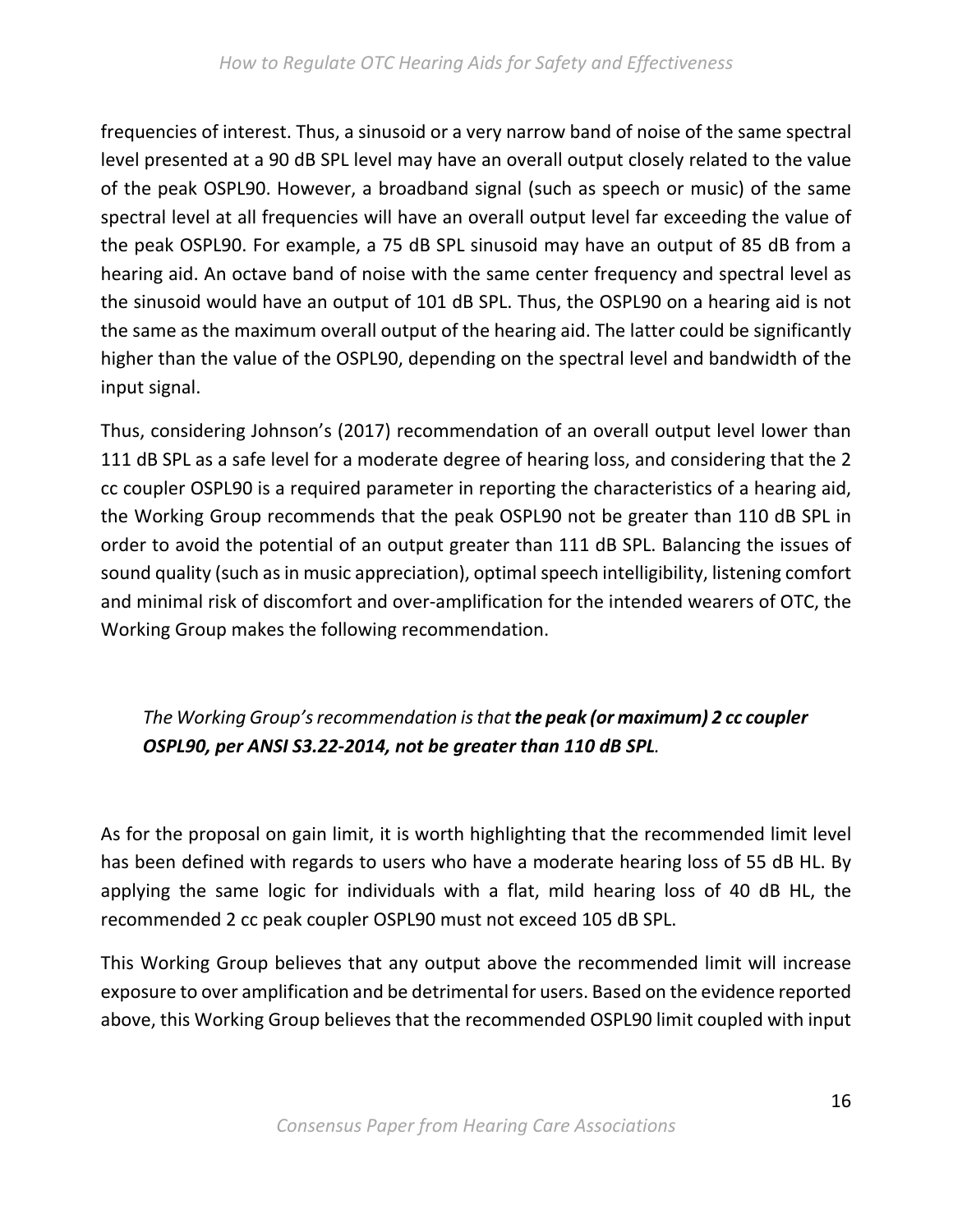compression will ensure protection against further damage to users. The gain and output recommendations will provide adequate gain for audibility and comfortable listening.

#### **Compression Strategies**

The previous two sections substantiate the recommendations on gain and maximum output limits. These specifications will help to ensure that no (further) damage occurs to the hearing of users of OTC devices and will provide an adequate and comfortable listening experience while avoiding any distortion. The issues of discomfort and (further) damages linked to intense sound exposure can be reduced simply by limiting the output. Today the use of linear amplification with peak clipping is a cost-effective way to provide some amplification while limiting the output. Using this method, the output SPL that would have the potential to exceed 110 dB would be "clipped" or kept at or below that limit. Peak clipping may be an acceptable form of output limiting; however, it is also associated with saturation‐induced distortions from clipping that may result in poor speech intelligibility and decreased sound quality with high input levels.

Most personal sound amplifying products (PSAPs) that are in use today utilize linear amplification and peak clipping. A joint analysis developed by the European associations of hard of hearing and of hearing professionals in Europe in 2015 found that all 27 PSAPs assessed in different countries showed an OSPL90 level over 120 dB SPL.<sup>42</sup> Most importantly none of the products had a limiter for maximum power. These results are consistent with the assessment of nine amplifiers conducted in the United States; only two out of nine had an OSPL 90 lower than 110 dB. $43$ 

A compression strategy is key to achieving the goals of ensuring protection from (further) damages, delivering comfortable listening, and maximizing speech intelligibility. The most basic type of compression is input‐controlled compression. Input compression acts on the

 $42$  European Federation of Hard of Hearing People (EFHOH) and European Associations of Hearing Aid Professionals (AEA), Paper on the potential risk of using "Personal Sound Amplification Products" PSAPs, Dec 2015

 $43$  Ruch H. (2016), as presented to FDA's Public Workshop on "Streamlining Regulations for Good Manufacturing Practices for Hearing Aids", Silver Spring, MD, April 21st, 2016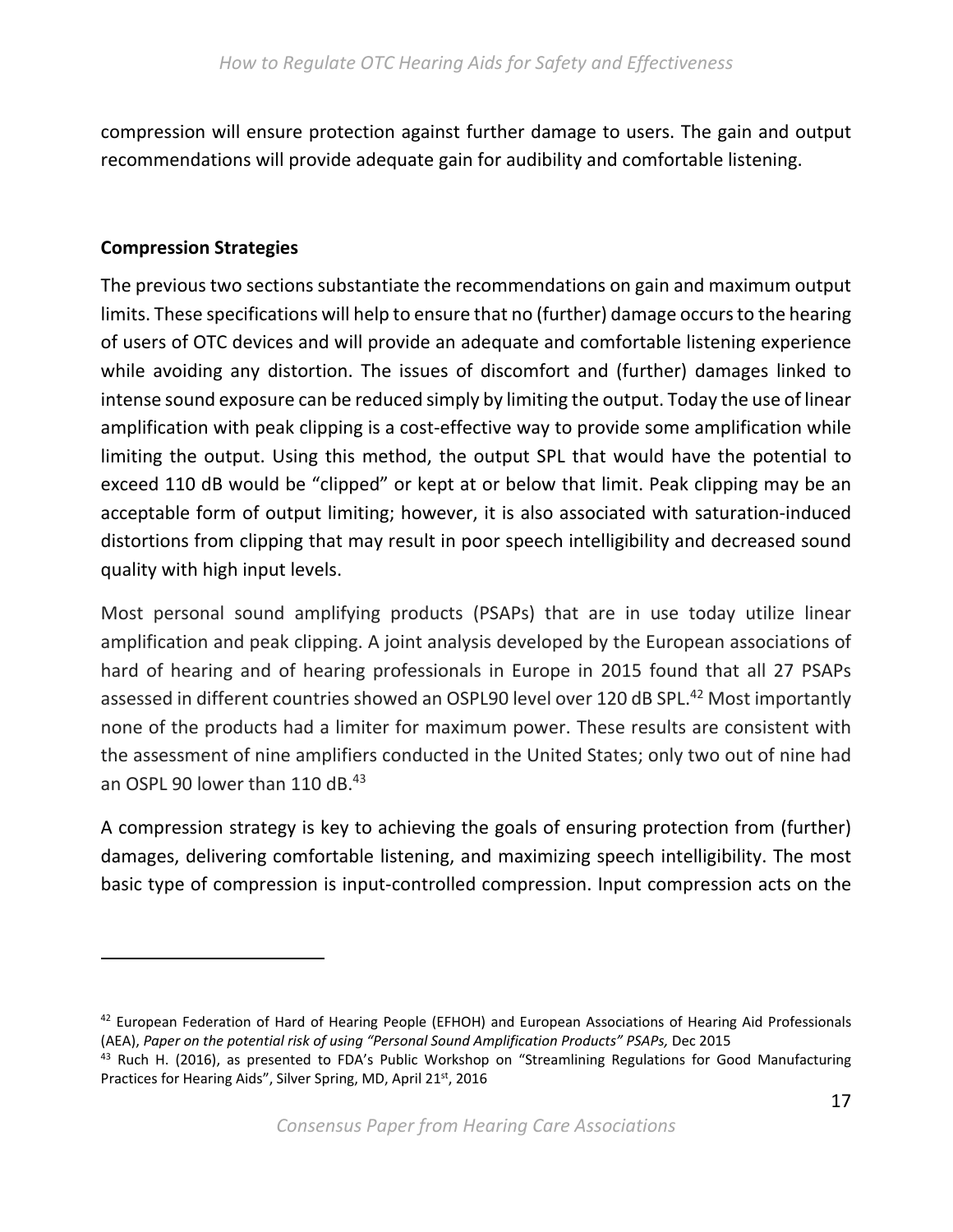incoming signal to the hearing aid. That is, once the input exceeds the threshold "kneepoint," the compressor is activated, and gain at the preamplifier is reduced.

Compression may also be applied at the output of the device to prevent the amplified sound from exceeding the recommended 110 dB output limit. A device utilizing both input and output compression (I/O) would allow for amplification to be applied to low intensity sounds so they are audible, and I/O compression would be applied to higher intensity sounds so they do not become uncomfortably loud and are free from distortion. Research findings have shown that compression limiting is preferable over peak clipping. This is because of compression's ability to reduce distortion while maintaining the temporal and spectral integrity of the signal most of the time.  $Dillon^{44}$  corroborates that such benefits can be enjoyed by hearing impaired patients with mild‐to‐moderate degree of hearing loss. Johnson (2017) also suggested that a hearing aid should utilize input‐output compression.

There is another reason why an input compression circuit may be particularly helpful in formulating the specifications for OTC hearing aids. Because no objective verification of hearing loss is required in the purchase of OTC, a wearer with a perceived mild‐to‐moderate hearing loss may indeed have normal hearing. In addition to gain and output limits, the use of input compression on a hearing aid that allows user adjustment of gain via a volume control (either on the hearing aid or remotely) is additional safeguard mechanism.

The figure below shows the hypothetical input‐output curve of an input (left) and output (right) compression hearing aid as a function of user adjusted volume control settings. While lowering the volume control (from 3 - max to 1 - min) results in a lower output (because of lower gain) for both types of compressors, lowering the volume also results in a lowering of the maximum output of the input compression hearing aid (e.g., from 110 dB SPL to 95 dB SPL). The same is not true for the output compression hearing aid (e.g., maximum output remains at 110 dB SPL for all volume control settings).

<sup>44</sup> Dillon H. (1988), *Compression in hearing aids.* In: Sandlin R. (editor), *Handbook of hearing Aid Amplification, Vol. I, Theoretical and Technical Considerations*. College‐Hill Press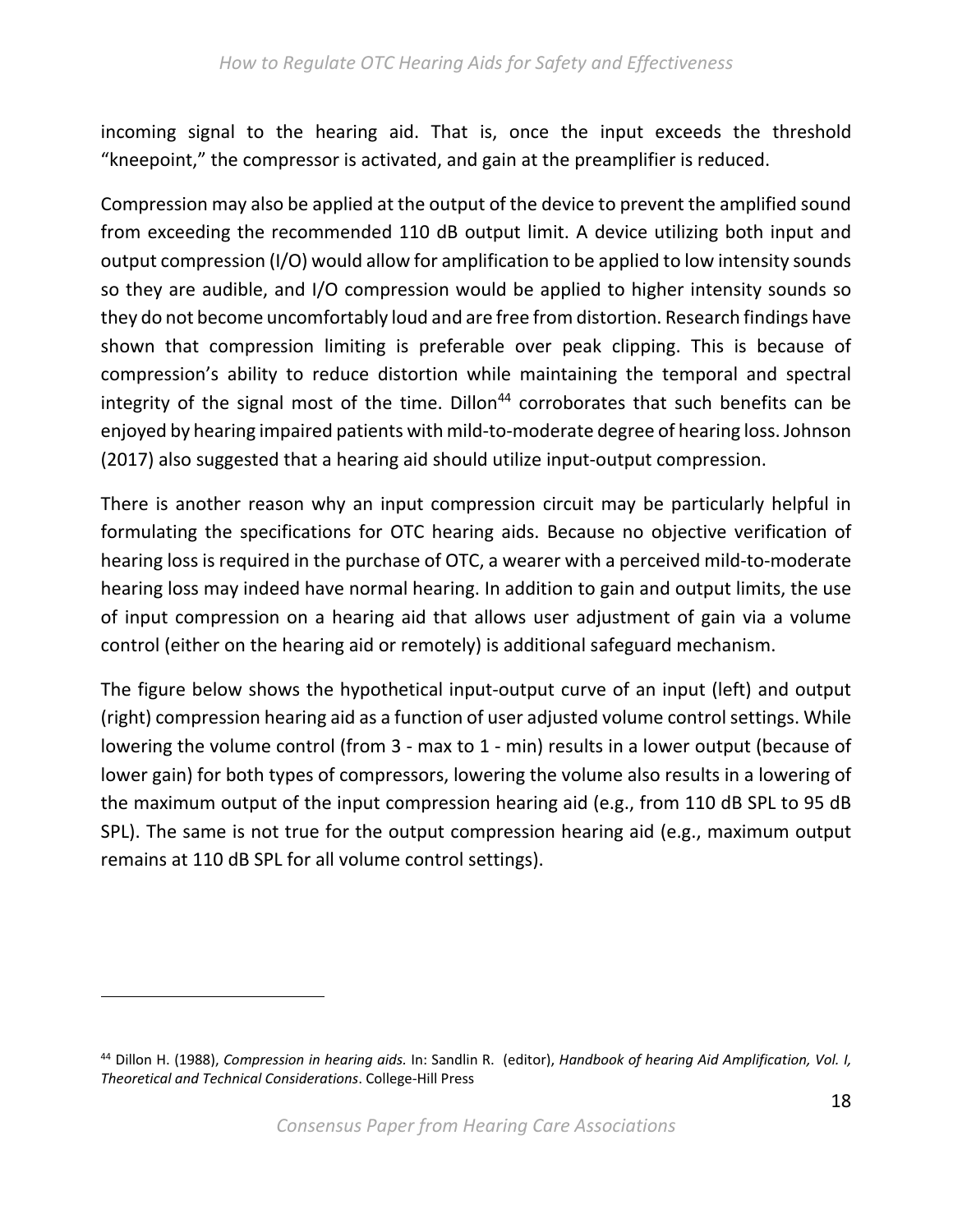

*Figure 1. Hypothetical input‐output functions of an input compression (left) and output compression (right) hearing aid as the volume control setting is changed (1 = minimum volume control; 3 = maximum volume control)* 

This suggests that a wearer with less than a moderate degree of hearing loss may lower the volume control on the input compression hearing aid to achieve the purposes of a lower gain and a lower maximum output. However, it should be noted that with output compression only lowering the volume control will not reduce the maximum output of the OTC hearing aid putting an individual with a mild hearing loss at risk for over amplification and the potential for increased hearing loss. It also needs to be pointed out that volume control only offers a limited range of gain/output adjustment (typically around 10 dB).

*The Working Group's recommendation is for the FDA to establish product specifications that include, as the minimum standard, input compression and a volume control (in addition to the already recommended requirements for gain and maximum output limit).* 

This requirement would allow for the achievement of safety for both the intended and unintended, but foreseeable users of OTC hearing devices as well as provide adequate effectiveness in terms of speech intelligibility, listening comfort, and restoring loudness perception.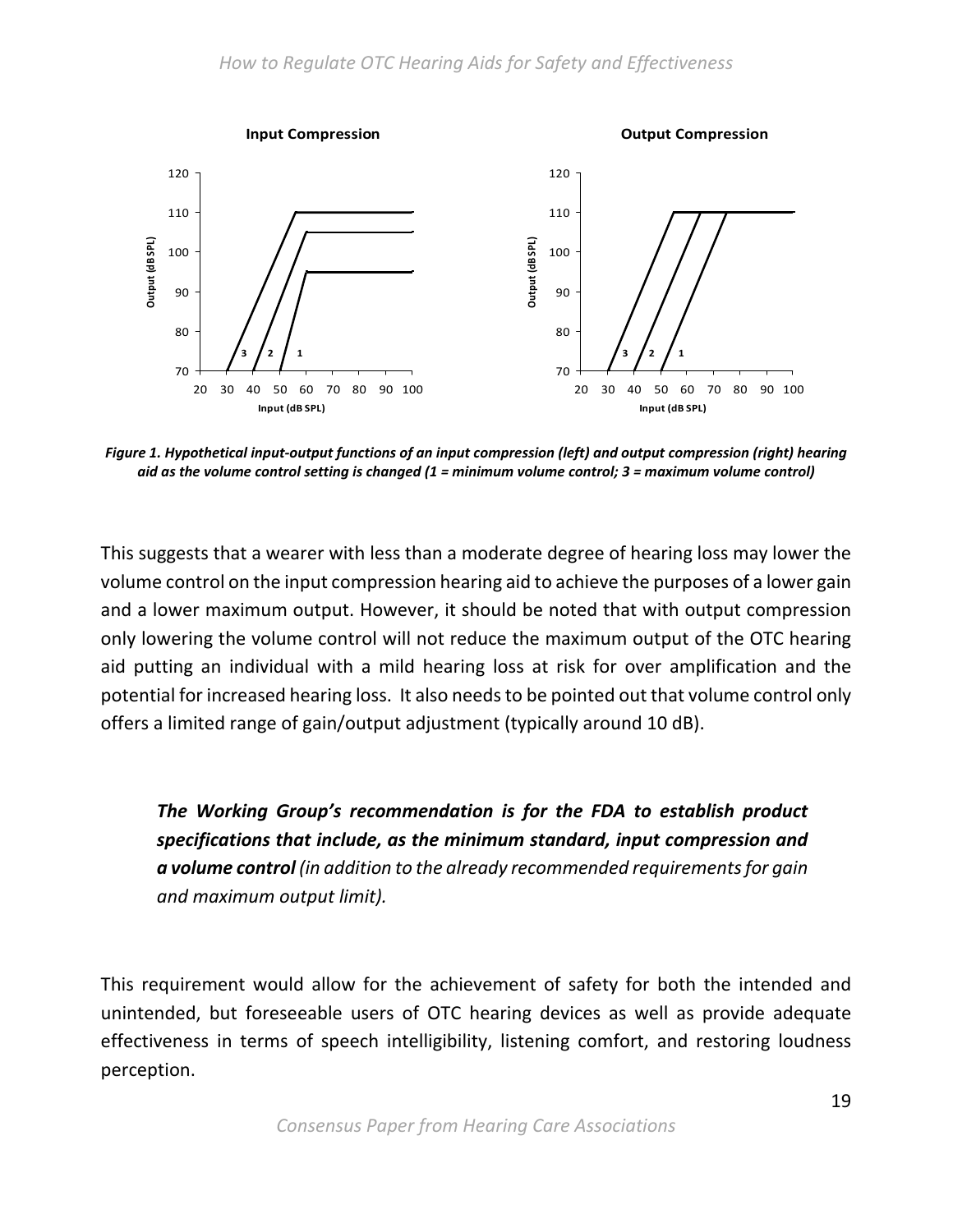#### **Other Product Requirements**

The Working Group also encourages the FDA to adopt requirements in additional areas in order to further increase the safety and effectiveness of the OTC hearing device category.

#### Instant‐fit ear‐tips

An important factor to consider is how the device is coupled to the ear. In this context users of a hearing aid purchased over‐the‐counter will need to get started without the support of any professional. A portion of hearing aids delivered today are dispensed with custom earmolds; this approach requires a hearing healthcare provider to perform an earmold impression. If such a process were to be performed by any individual on themselves, it would come with a risk of physical injury (such as tearing the eardrum, pushing earwax or impacting ear wax further down the ear canal). Also the risk is magnified in the elderly if the individual has decreased cognitive function or dexterity. A common approach available for several styles of hearing aids and degree of hearing losses is the use of an instant‐fit ear‐tip, which does not require the taking on an ear impression. This approach provides reasonable amplification (gain) to that provided by an earmold made through an earmold impression taking process<sup>45</sup>. It also prevents the possibility of injecting impression materials into a surgically modified ear canal (such as radical mastoidectomy). Therefore,

*It is the recommendation of the Working Group that only instant‐fit eartips be used as the form of coupling between the OTC device and the wearer's ear canal. In the case where a custom earmold or ear‐shell would be required, the Working Group strongly recommends that the service of a licensed hearing healthcare professional be required.* 

<sup>45</sup> Jespersen CT and Moller KM (2013), Reliability of real ear insertion gain in behind-the-ear hearing aids with different coupling systems to the ear canal, International Journal of Audiology, 52:3, 169‐176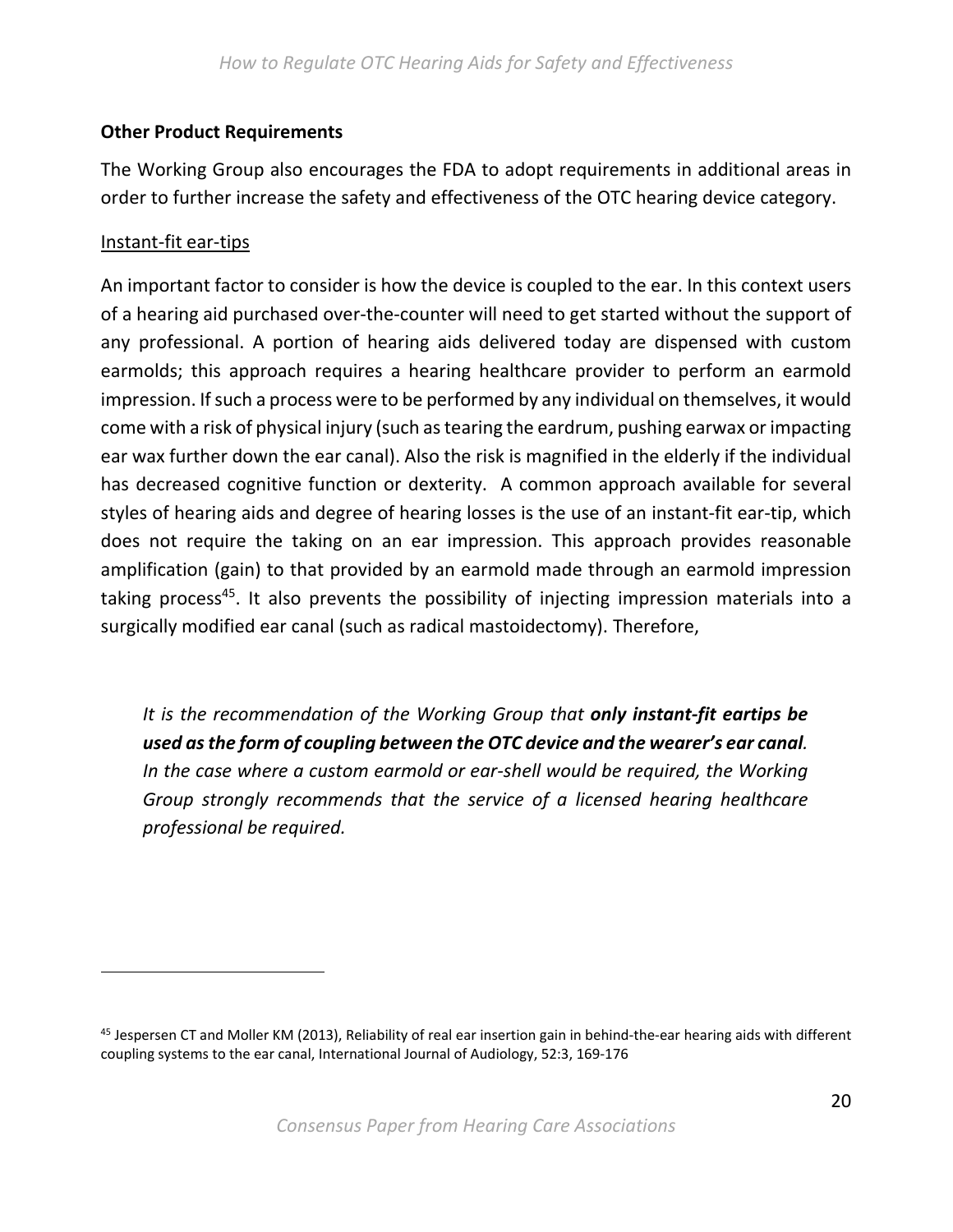#### Compatibility for digital wireless phones

Americans today are increasingly connected to the world of digital information while "on the go" via smartphones and other mobile devices. According to the Pew Research Center<sup>46</sup>, in 2018 the vast majority of Americans – 95% –own a cellphone of some kind; with 77% of Americans owning smartphones. Even in older segments of the population the ownership of a smartphone is significant (73% for adults aged 50 ‐ 64 years; 46% for those aged 65 or older). People who use hearing aids may experience some difficulties when trying to use cell phones. A buzzing noise may be audible due to interference from radiofrequency (RF) emissions from the phone. RF interference does not occur for all combinations of digital wireless telephones and hearing aids. However, when interference does occur, the buzzing sound can make understanding speech difficult, communication over cell phones annoying, and in the worst case, render the cell phone unusable for the hearing aid user. The Federal Communications Commission (FCC) requires cell phone manufacturers to test and rate their wireless handsets' hearing aid compatibility using the American National Standards Institute (ANSI) C63.19 standard. These ratings give an indication of the likelihood that a cell phone may interfere with hearing aids. The Working Group, therefore, recommends that OTC hearing device manufacturers also use the ANSI Standard rating system for RF immunity.

*The Working Group's recommendation is that OTC hearing devices meet the M2/T2 standard (if a T‐coil is available), which today is the current minimal standard for hearing aids.* 

Finally, the Working Group recommends appropriate labeling, warning and reporting be required within the technical specifications section of the user manual. Consumer surveys suggest that today users are largely unaware of what the different technical features are in hearing amplification devices, and therefore, they do not consider them in the selection of a device.<sup>47</sup>

<sup>46</sup> Pew Research Center (2018), *Mobile Fact Sheets*, Results of survey conducted Jan 3‐10, 2018

<sup>47</sup> Tedeschi TJ and Khim J, *Implications of an over‐the‐counter approach to hearing health care: a consumer study*, Hearing Review 2017;24(3) [Mar];14‐22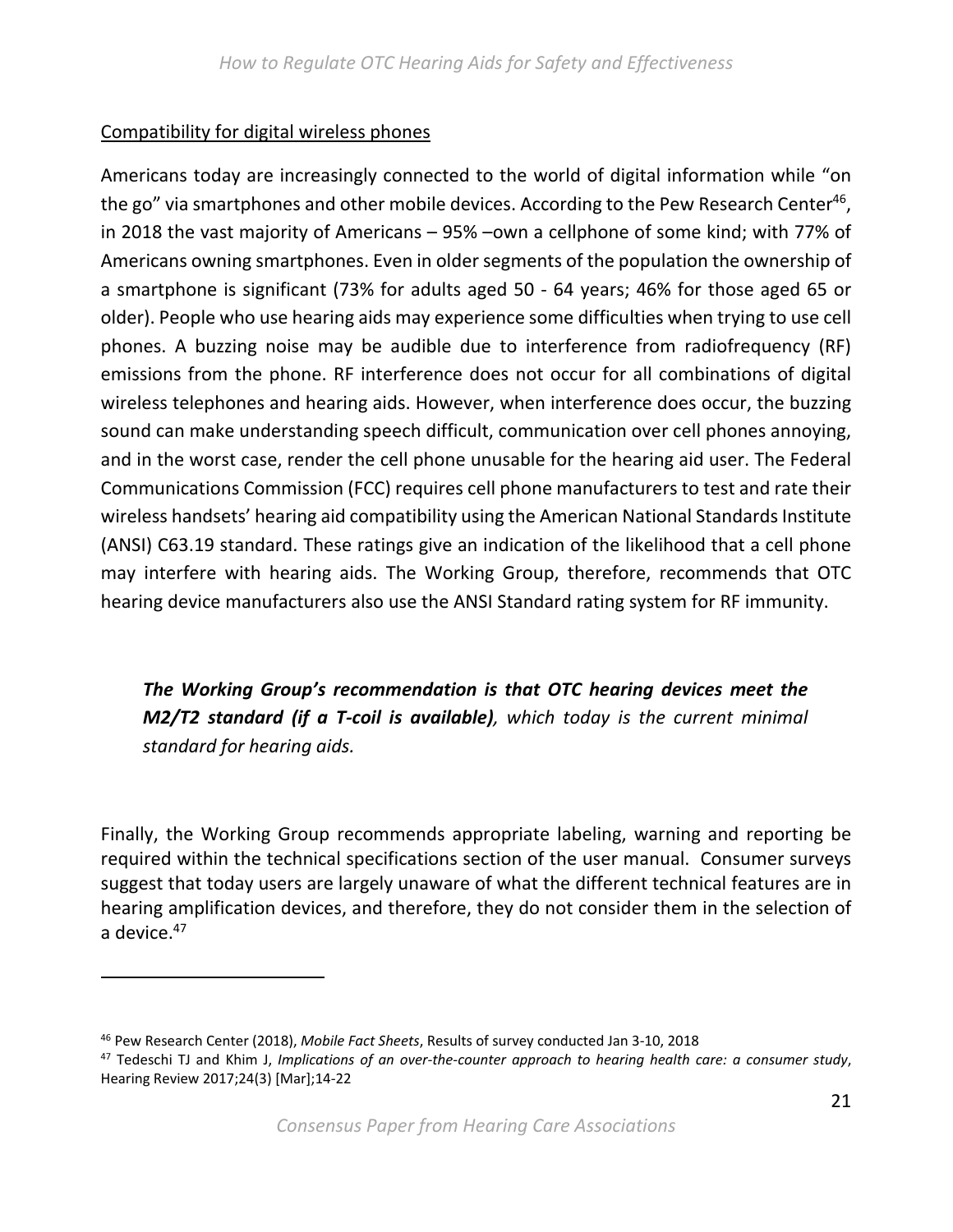# **Recommendation 2: define concise, outside‐of‐the‐box labeling appropriate for OTC, with a strong recommendation to consult with a hearing healthcare professional**

The labeling is essential to assure safe and effective use for this new category of hearing devices. According to the Food, Drug & Cosmetic Act,<sup>48</sup> labeling for medical devices should, among other things, reflect the intended use and contain adequate directions for use. Today, the FDA defines specific labeling requirements for hearing aids<sup>49</sup>. The OTC Hearing Aid Act of 2017<sup>50</sup> explicitly defines that the FDA establish appropriate labeling for the overthe‐counter sale of this new category including "*a conspicuous statement that the device is only intended for adults age 18 and older, information on how consumers may report adverse events, information on any contraindications, conditions, or symptoms of medically treatable causes of hearing loss, and advisement to consult promptly with a licensed health care practitioner."*

In developing the recommendations about how to implement those directions, the Working Group believes it is key to adhere to the principle that labeling needs to empower potential intended users and unintended users to make informed choices about whether purchasing these devices is the right hearing care option for them. Since these devices are intended for use by consumers without professional assistance, the information on the outside of the box is critical to assure safe and effective use. The outside of the box labeling should be designed to inform interested consumers about the intended use, benefits, and risks of the device. At the same time, the labeling needs to deliver all key information in a limited space and in a concise self‐explanatory manner.

<sup>48 21</sup>CFR801 – Subpart A 49 21CFR801.420 50 FDA Reauthorization Act (FDARA) of 2017, Sec. 709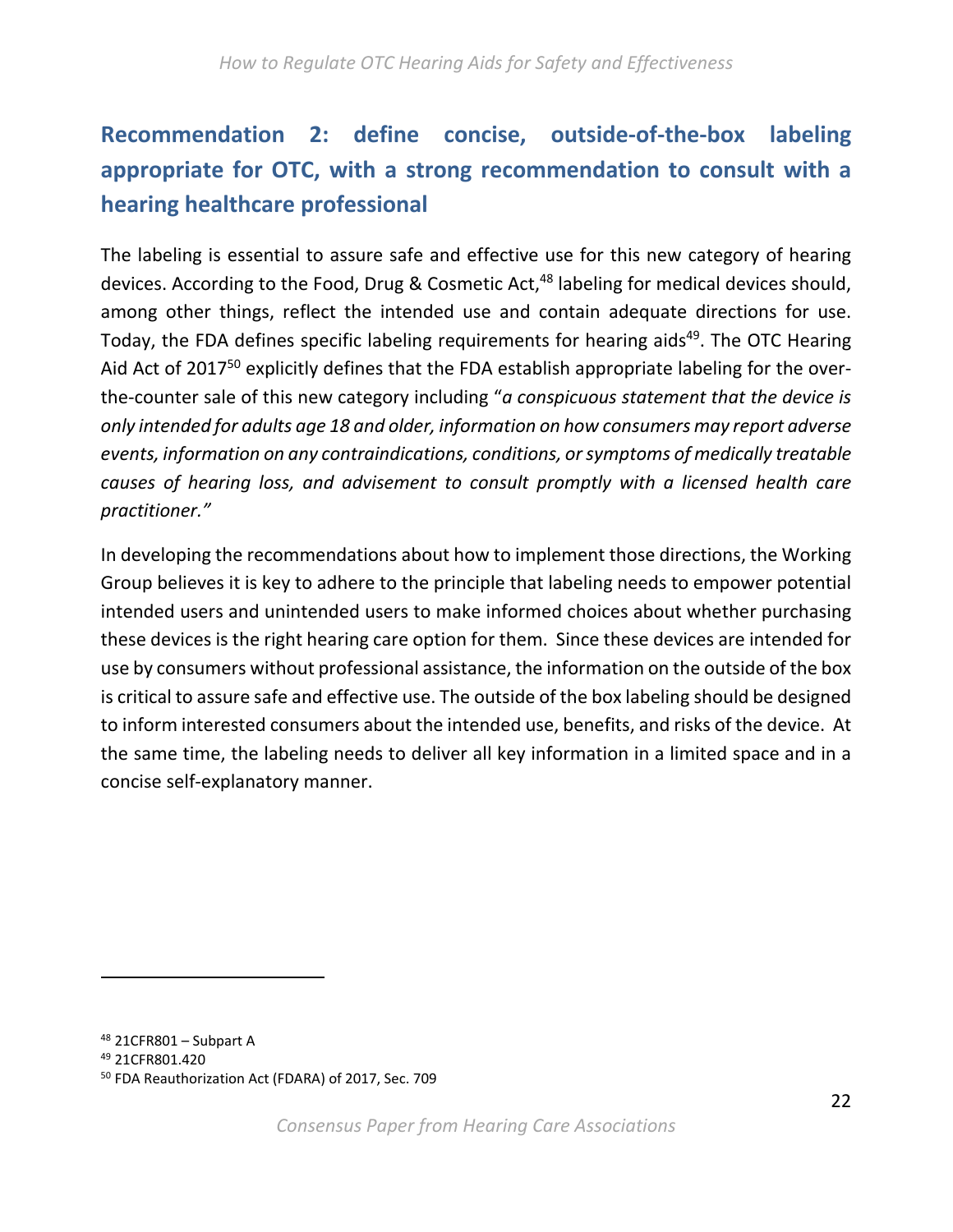*The Working Group's recommendation is that the outside‐of‐the‐box labeling contain the following information:* 

- *Name of the category;*
- *Intended use, and consequently recognition of usage and/or users for whom this category of devices is not intended;*
- *Important notice for the prospective users about hearing loss being a medical condition best addressed in consultation with a licensed professional, including the list of the "red flag" conditions.*

Specifically, with regards to the labeling about **intended use** the Working Group suggests the following wording: "This device is intended for use only by adults (minimum age 18) with mild-to-moderate hearing loss, who have difficulties hearing conversational speech. This device is not intended for use by children. Benefits from this device may vary from individual to individual. If you have any questions, concerns or need further assistance with regards to your ability to hear it is recommended that you consult with a hearing healthcare professional before purchasing this device."

 In addition, the Working Group recommends that the outside‐the‐box labeling contain the following wording: "**Important notice for the prospective users**: Hearing loss is a medical condition best addressed in consultation with a licensed hearing healthcare professional. If you experience any of the following conditions, do not purchase this product and consult a hearing care professional before proceeding:

- Visible deformities of the ear since birth or from injury
- Fluid, pus, or blood coming out of the ear within the previous three months
- Sudden, quickly worsening, or fluctuating hearing loss within the previous three months
- Dizziness or periodic vertigo associated with hearing loss
- Hearing loss in only one ear or a large difference in hearing between ears
- Ear wax build up or feeling that something is in the ear canal
- Pain or discomfort in the ear
- Tinnitus or ringing in one or both of your ears"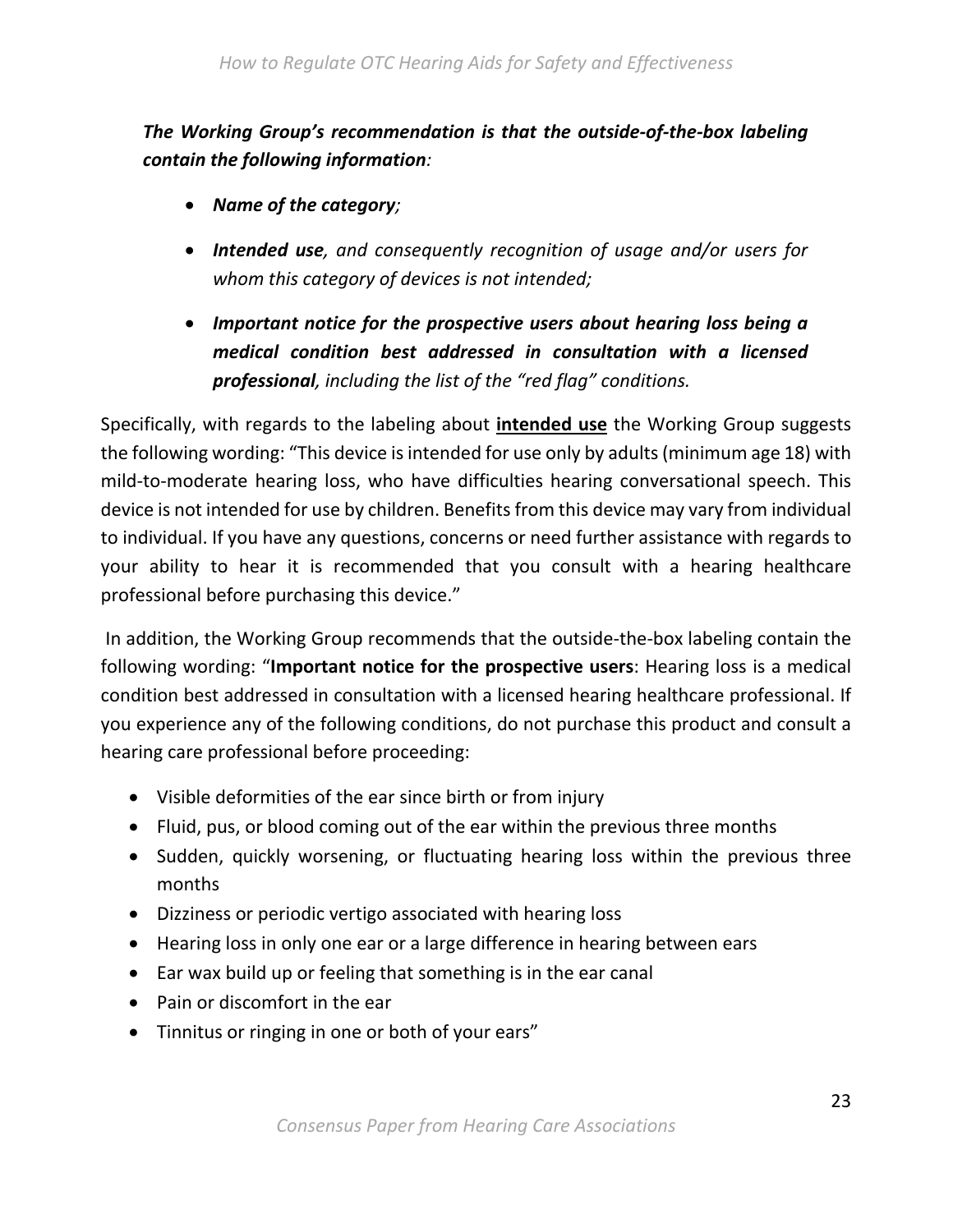## **Recommendation 3: define comprehensive, inside‐the‐box labeling appropriate for OTC hearing devices**

While the outside-the-box labeling is key to quickly inform and empower consumers to make the decision about whether to buy the device, the information on the inside labeling should provide the user of the device information relating to the device's operation, care, and maintenance as well as to provide information concerning potential problems that the user may encounter with the device. Adequate directions for operation of the device are required to ensure the device is safe and effective.

#### *The Working Group's recommendation is that the inside labeling should include, but not be limited to the following:*

- *A warning that the device is not intended for children. "Hearing loss in children is not the same as hearing loss in adults and may represent other non‐ear related, conditions that require specialized treatment. Self‐Fit Over‐the‐Counter Hearing Devices are not intended for use by children with hearing loss. Children treated with these devices are at risk for severe complications due to untreated ear disease and/or inadequate amplification. This could lead to severe, permanent, and disabling speech, language, auditory impairment and auditory development as well as additional hearing loss due to inappropriate levels of amplification."*
- *"Important notice for the user. Special care should be exercised in the use of this device. You should not use your hearing device for more than (12) hours a day nor should you use your device if the device exceeds your comfort level. If set to the maximum output level and worn for periods of time exceeding these recommendations, there may be risk of damaging the remaining hearing of the device user."*
- *Important notice about lack of benefit: "Lack of benefit with this device could indicate a more severe or complex type of hearing loss exists, requiring the assistance of a licensed hearing healthcare professional. Seek professional assistance if after use of this product you note the following:*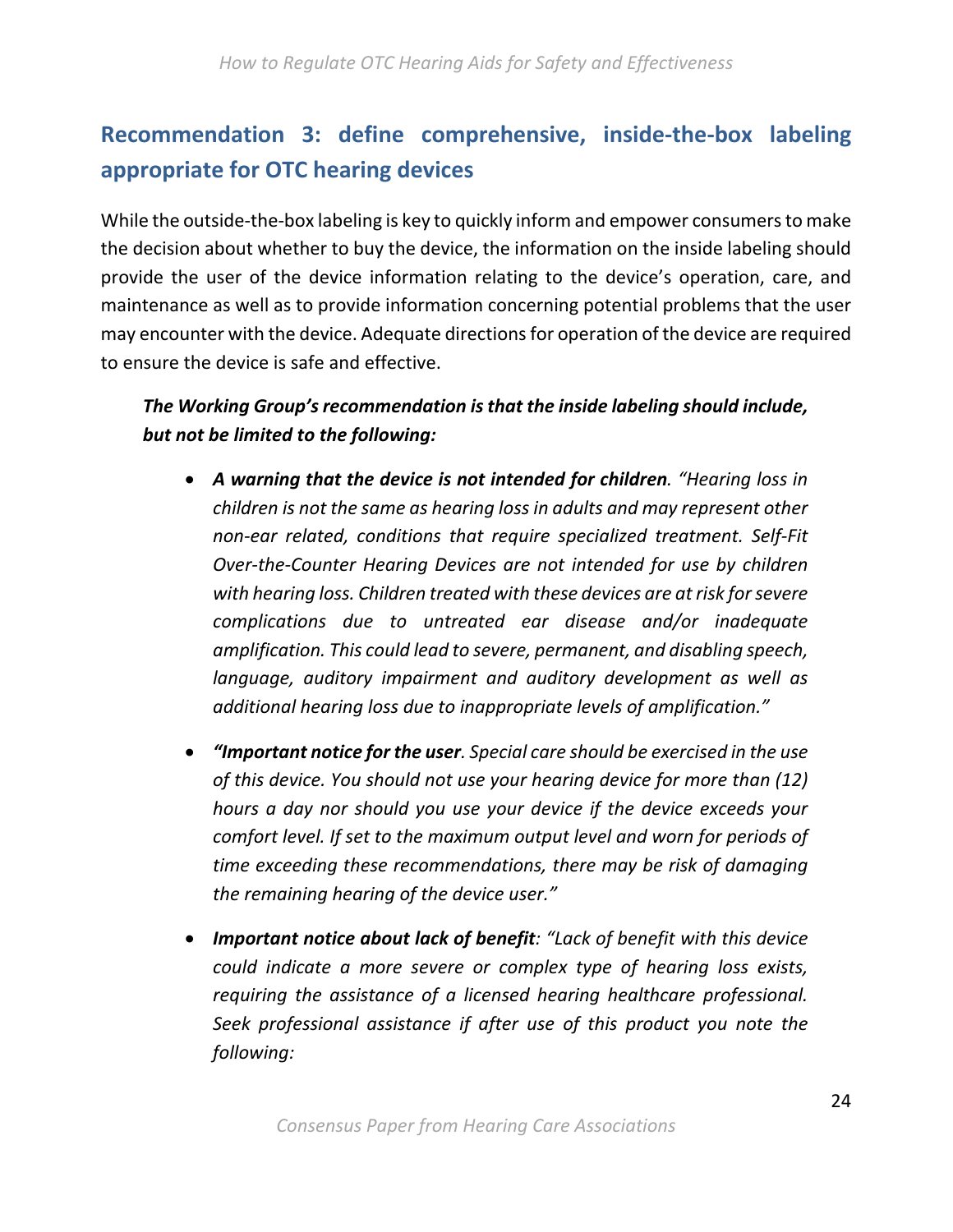- o *No or little improvement in listening in conversational settings*
- o *No improvement in hearing speech in noisy environments*
- o *Speech is still unclear*
- o *Poor sound quality*
- o *All sounds are too loud*
- o *Loud sounds are too uncomfortable*
- o *Notice of or increased ringing in the ear*

*Stop use of this product and consult with a medical professional if you experience any of the following conditions:* 

- o  *Fluid, pus, or blood coming out of the ear within the previous three months;*
- o  *Sudden, quickly worsening, or fluctuating hearing loss within the previous three months;*
- o *Dizziness or periodic vertigo associated with hearing loss;*
- o *Ear wax build up or feeling that something is in the ear canal;*
- o *Pain or discomfort in the ear;*

Inside‐the‐box materials should also include the **User Instructional Brochure**. The FDA recommends<sup>51</sup> that the user needs to know what to do, how to do it, and when to do it. The operating instructions should focus on how to operate the device. The developer of the User Instructional Brochure should assume that the user does not have device or medical knowledge. The User Instructional Brochure should provide logically ordered steps for use and instruct the user on the importance of following the steps in order; explain the purpose and the expected outcome of each step and highlight to the user which steps are essential versus optional. The User Instructional Brochure should be written at an eighth‐grade

<sup>51</sup> FDA‐CDRH (2011), *Guidance on Medical Device Patient Labeling; Final Guidance for Industry and FDA Reviewers*, Rockville, MD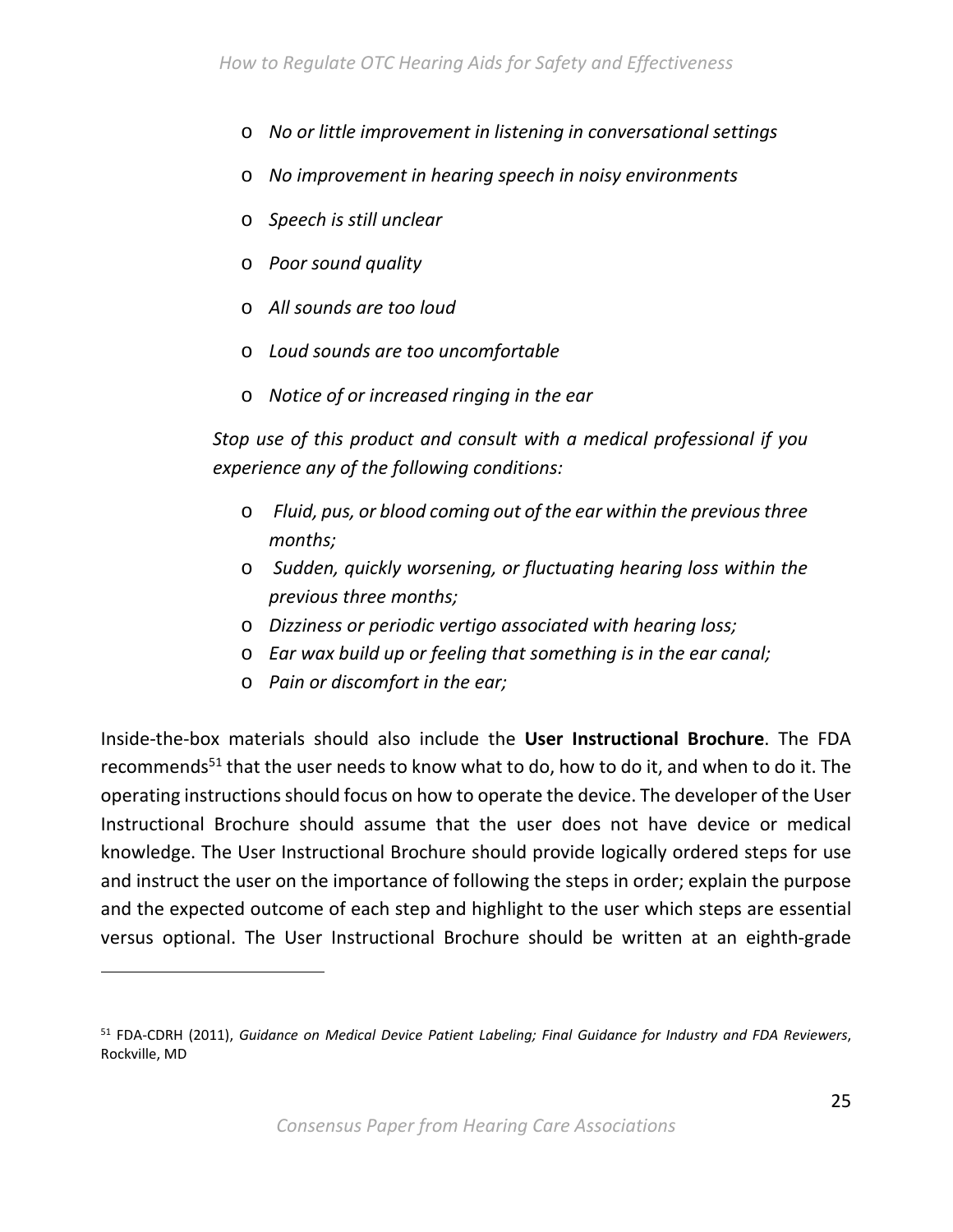reading level or below so that to make it easy to understand irrespective of education level and should be clear the first time it is read.<sup>52</sup> The User Instructional Brochure must contain at least the following information:

- Clear instructions on how to get start using the device;
- Cleaning instructions;
- Maintenance instructions;
- Storage instructions;
- Battery life and battery warning;
- Troubleshooting;
- Possible adverse effects: Warning and Precautions Section
- User assistance information

Finally, the inside-the-box materials must contain all key relevant technical data, including, but may not be limited to, the following:

- Maximum OSPL90: ≤110 dB SPL
- $\bullet$  HFA-FOG:  $\leq$ 25 dB
- Frequency Response: Lower 250 Hz to equal or great than 5 kHz
- Response Smooth: ≥12 dB/ octave rule
- $\bullet$  EIN:  $\leq$ 30 dB Maximum
- Harmonic Distortion: Current ANSI recommendations
- Latency: Less than 15msec
- Volume Control: Yes
- Compression: Input compression (minimum)
- Battery: Type\_\_\_\_\_\_ disposable or rechargeable
- Battery Life:  $\qquad \qquad \qquad 2$  current drain or Bours
- RF Immunity: M2/T2 (if available)
- Special features such as feedback cancellation, wireless connectivity, directional microphone, noise reduction etc. are optional but must be reported if utilized

<sup>52</sup> FDA – CDER, *Patient Labeling 101*, available at

https://www.fda.gov/downloads/MedicalDevices/DeviceRegulationandGuidance/GuidanceDocuments/ucm070801.p df;%20https://www.fda.gov/downloads/ForPatients/About/UCM410170.pdf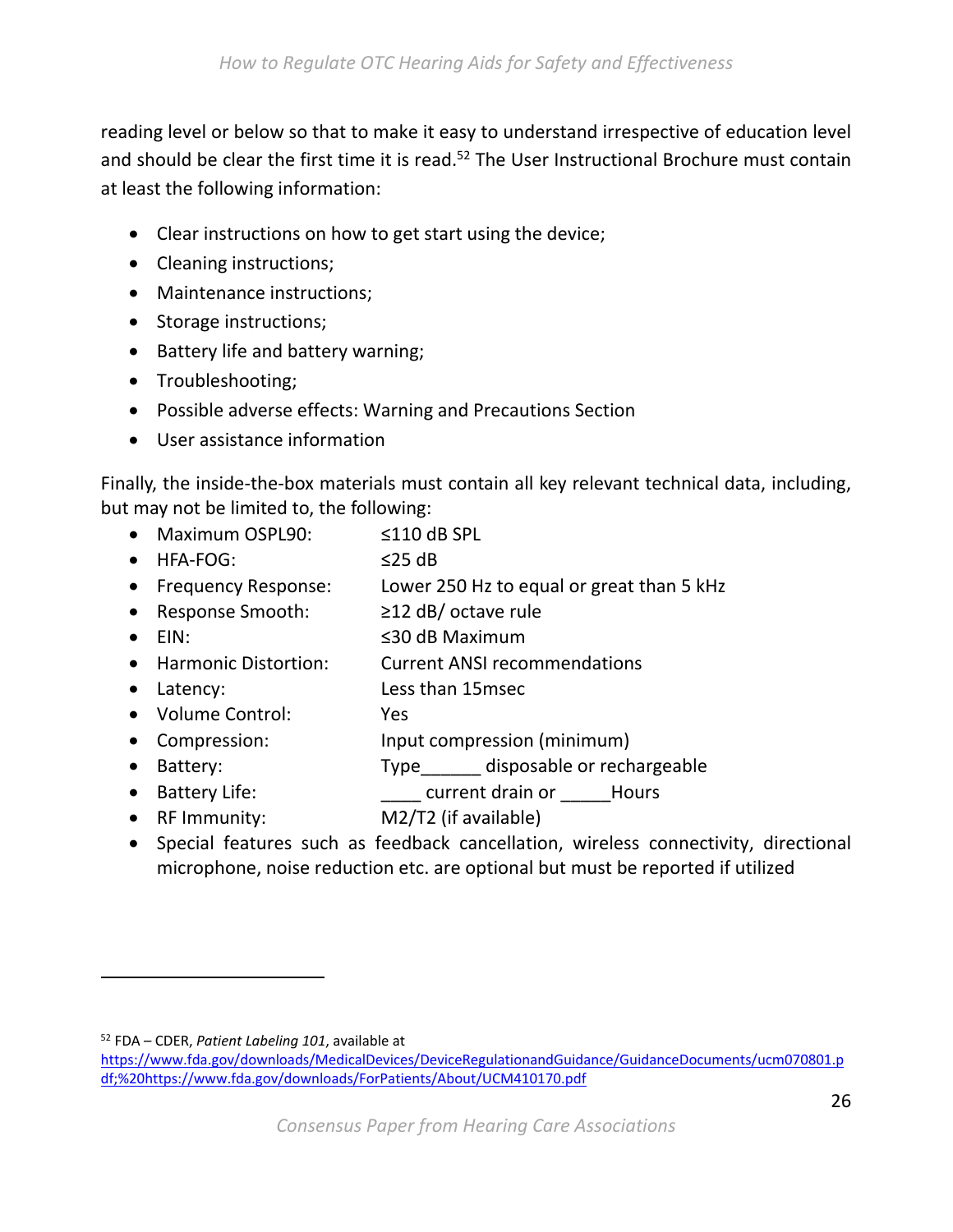# **Recommendation 4: define the new OTC category so that it is easily comprehensible by consumers and in line with risk class requirements for safety and effectiveness**

It is widely recognized that key drivers of consumers' non-adoption of hearing aids are attitude and stigma. In a 2007 consumer survey investigating the reasons for adult nonadoption of hearing aids, almost half of the individuals reported that they decided not to use a hearing aid due to some form of stigma, self‐perception of their loss, or attitude towards hearing aids.<sup>53</sup> These drivers can be further emphasized by lower levels of health literacy associated with the target population (in particular, adults 65 years or older)<sup>54</sup>. Consumers may have great difficulty understanding and processing information pertaining to hearing loss and the different hearing care solutions available to them. As the National Academies pointed out, "[a]*ppropriate and comprehensible communication, both written and verbal, is crucial to further empower people with hearing loss*". While this principle has guided the definition of the Working Group's Recommendations 2 and 3 above, the Working Group believes that the same principle has to guide the definition of the name and the overall regulatory framework for this new category. It should be noted that the National Academies of Sciences, Engineering, and Medicine, (NASEM) have made the same recommendation in their report about how to improve access and affordability to hearing health care for adults. NASEM's recommendation was to create a new category of OTC hearing devices and to separate "hearing aids" and PSAPs to prevent confusion for individuals seeking hearing care solutions.55 Finally, this principle is also congruent with the congressional mandate to "*clarify which products, on the basis of claims or other marketing, advertising, or labeling material,* 

<sup>53</sup> Kochkin S. (2007), *MarkeTrak VII: Obstacles to adult non-user adoption of hearing aids*, The Hearing Journal 60(4):24-50. As also reported in National Academies of Sciences, Engineering, and Medicine (2016), *Hearing health care for adults: Priorities for improving access and affordability*, Washington DC: The National Academies Press

<sup>54</sup> Several studies, as reported by National Academies of Sciences, Engineering, and Medicine (2016), *Hearing health care for adults: Priorities for improving access and affordability*, Washington DC: The National Academies Press, pg. 282‐ 284

<sup>55</sup> National Academies of Sciences, Engineering, and Medicine (2016), *Hearing health care for adults: Priorities for improving access and affordability*, Washington DC: The National Academies Press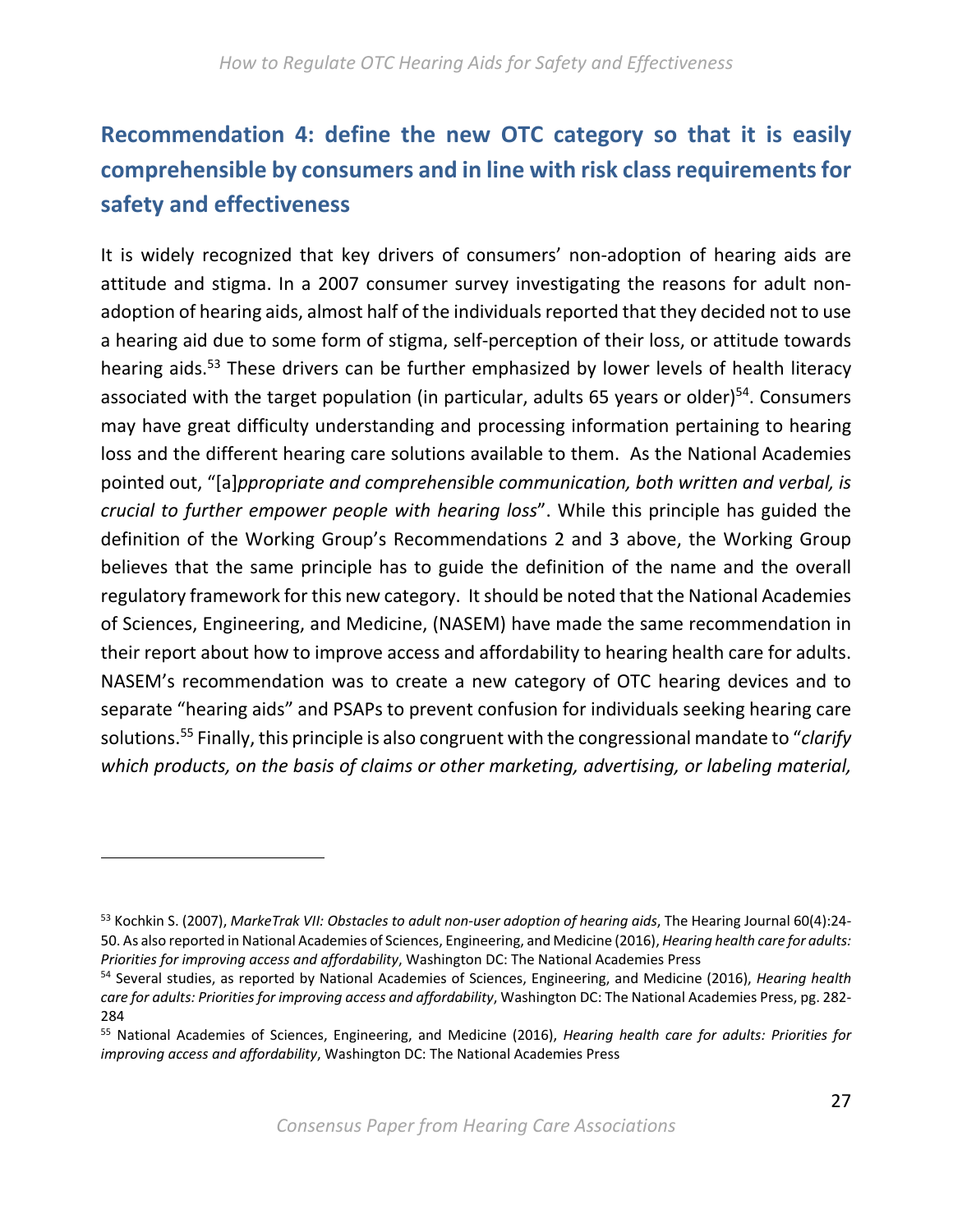*meet the definition of a device […] and which products meet the definition of a personal sound amplification product.*"56

To address the concerns above, the Working Group recommends that the new FDA rule and the related guidance needs to clarify four key elements for the new device category. This is recommended to differentiate (1) OTC hearing devices, (2) traditional hearing aids and (3) Personal Sound Amplification Products (PSAPs):

- Name of the category;
- Intended use;
- Conditions for sale;
- Risk classification.

In doing so, the Working Group has adhered to the following principles:

- The segmentation between the three product categories must be clearly distinguishable and easily comprehended by the average consumer in all elements, including name, intended uses, delivery model, etc.;
- Any instrument intended for the use in the mitigation or treatment of a medical condition is defined as a medical device and, consequently, regulated by FDA;<sup>57</sup>
- Any condition for sale and risk classification requirement must be necessary and sufficient to provide reasonable reassurance of safety and effectiveness of the device, while avoiding excessive burdens to the manufacturers.

Based on these principles and arguments,

*The Working Group's recommendation is to name the new category as "Self‐Fit Over‐the‐Counter Hearing Devices". This will clearly distinguish this category from both traditional hearing aids that are professionally fit and PSAPs.*

<sup>56</sup> FDA Reauthorization Act (FDARA) of 2017, Sec. 709(c)

 $57$  In coherence with the Food, Drug and Cosmetic Act – 21 U.S.C. § 321(h)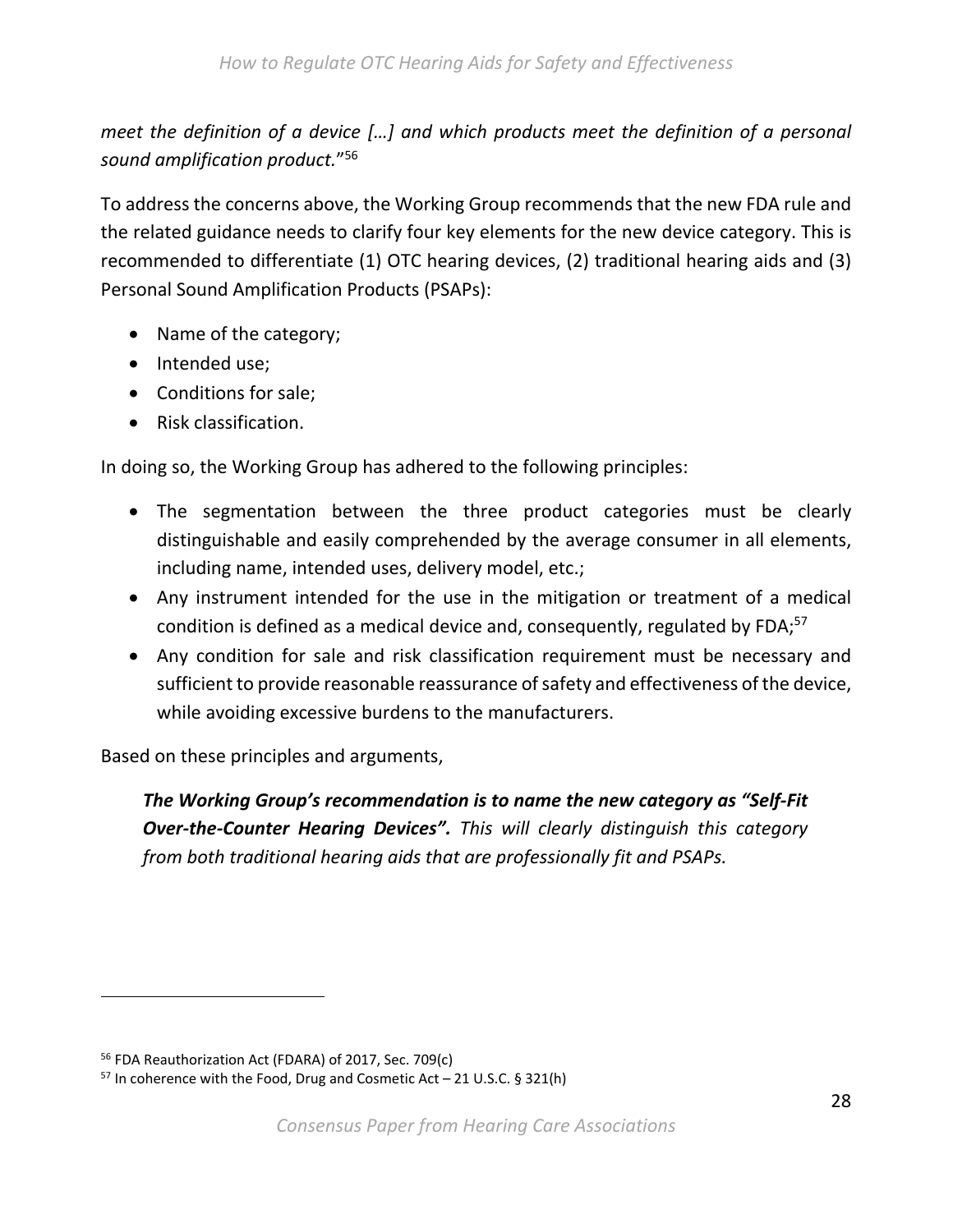"Self‐Fit Over‐the‐Counter Hearing Device" provides specific definitive information for the consumer. "Self-Fit" identifies that this hearing device does not come with any type of professional services; the consumer will start usage with the device independently. "Over‐ the‐Counter" also reinforces that the device could be purchased without professional involvement. At the same time, it is key to stress that this product category is a "medical device" intended to treat a medical condition and is therefore regulated by the FDA, rather than a consumer product that is not intended to compensate for hearing loss and is non‐ regulated. The "Self‐Fit Over‐the‐Counter Hearing Device" category name will allow for the setting of realistic expectations for consumers and will empower them to make informed decisions about their hearing care journey.

If the new category is called Over‐the‐Counter Hearing Aids, the Working Group's concern is that the new segmentation and category naming will create a great deal of confusion for consumers. This device classification should be separate from traditional hearing aids. Traditional hearing aids currently include many professional services which are provided by licensed hearing healthcare professionals. These services include but are not limited to a professional hearing assessment, proper fitting and adjustment of the device, counselling and follow-up care. These services include several professional hours to ensure the best outcome for the hearing‐impaired individual. Traditional hearing aids today are very complicated digital systems that incorporate many unique and complicated signal processing features. These defining products and services comprise today's standard of care and are provided by a licensed audiologist or hearing aid specialist. To alleviate confusion between categories and for good health practice, it is proposed that the FDA require a person who is purchasing a hearing aid have an evaluation by a licensed hearing care professional before the purchase of a hearing aid. The purpose for this professional evaluation is to assure that all treatable conditions that may affect hearing rehabilitation are identified and are a part of the individuals treatment plan. This will alleviate confusion and ensure the safest and most effective plan of treatment.

In addition to the category name, the OTC Hearing Aid Act of 2017 directs the Secretary of Health and Human Services "*to determine whether OTC hearing aids require a report under*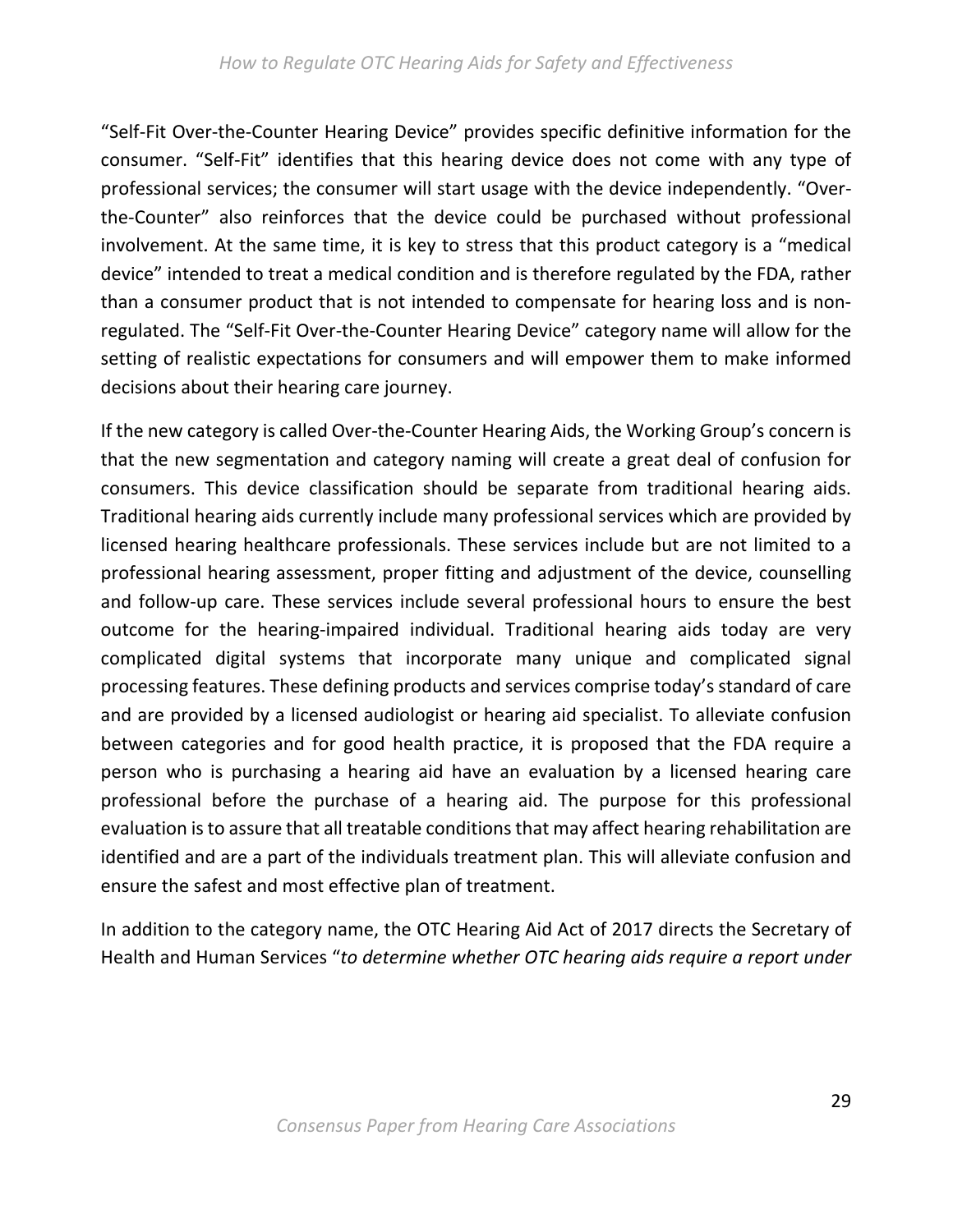*section 510(k) to provide reasonable assurance of safety and effectiveness.*"58 A 510(k) is required to demonstrate that a device to be marketed is at least as safe and effective (i.e. substantially equivalent) as a legally marketed device that is not subject to premarket approval.<sup>59</sup> To find a device substantially equivalent, the FDA must find that it has the same intended use as the predicate device, and either:

- 1. Has the same technological characteristics as the predicate device, or
- 2. Has different technological characteristics and the submission contains information, including appropriate clinical or scientific data if necessary, that demonstrates the device is as safe and effective as the predicate and does not raise different questions of safety and effectiveness than the predicate.<sup>60</sup>

*The Working Group recommends that the new category maintains the same risk classification as air conduction hearing aids – i.e. Class I for Self‐Fit Over‐the‐ Counter Hearing Devices and Class II (Exempt) for Wireless Self‐Fit Over‐the‐ Counter Hearing Devices. At the same time, it is the Working Group's strong recommendation that any 510(k) exemptions be limited to devices that have already received a first‐time FDA marketing authorization (i.e. 510(k) clearance). Therefore, the first OTC hearing device marketed by each manufacturer should be required to undergo the 510(k) processes.* 

In fact, Congress has established that devices in the new category will use "the same fundamental scientific technology as air conduction hearing aids."<sup>61</sup> The Working Group recognizes that in the long term this provision will ensure that the risk profile of OTC hearing devices will be consistent with that of traditional hearing aids. At the same time, to provide reasonable reassurance of safety and effectiveness when creating a new category of devices, a first-time 510(k) clearance should be required for the first device marketed by each

<sup>58</sup>FDA Reauthorization Act (FDARA) of 2017, Sec. 709(b)(3)

<sup>59</sup> Cfr. FDA website at https://www.accessdata.fda.gov/scripts/cdrh/cfdocs/cfPMN/pmn.cfm

<sup>60</sup> FDA, *Refuse to Accept Policy for 510(k)s*, Document issued on January 30, 2018

<sup>61</sup> FDA Reauthorization Act (FDARA) of 2017, Sec. 709(a)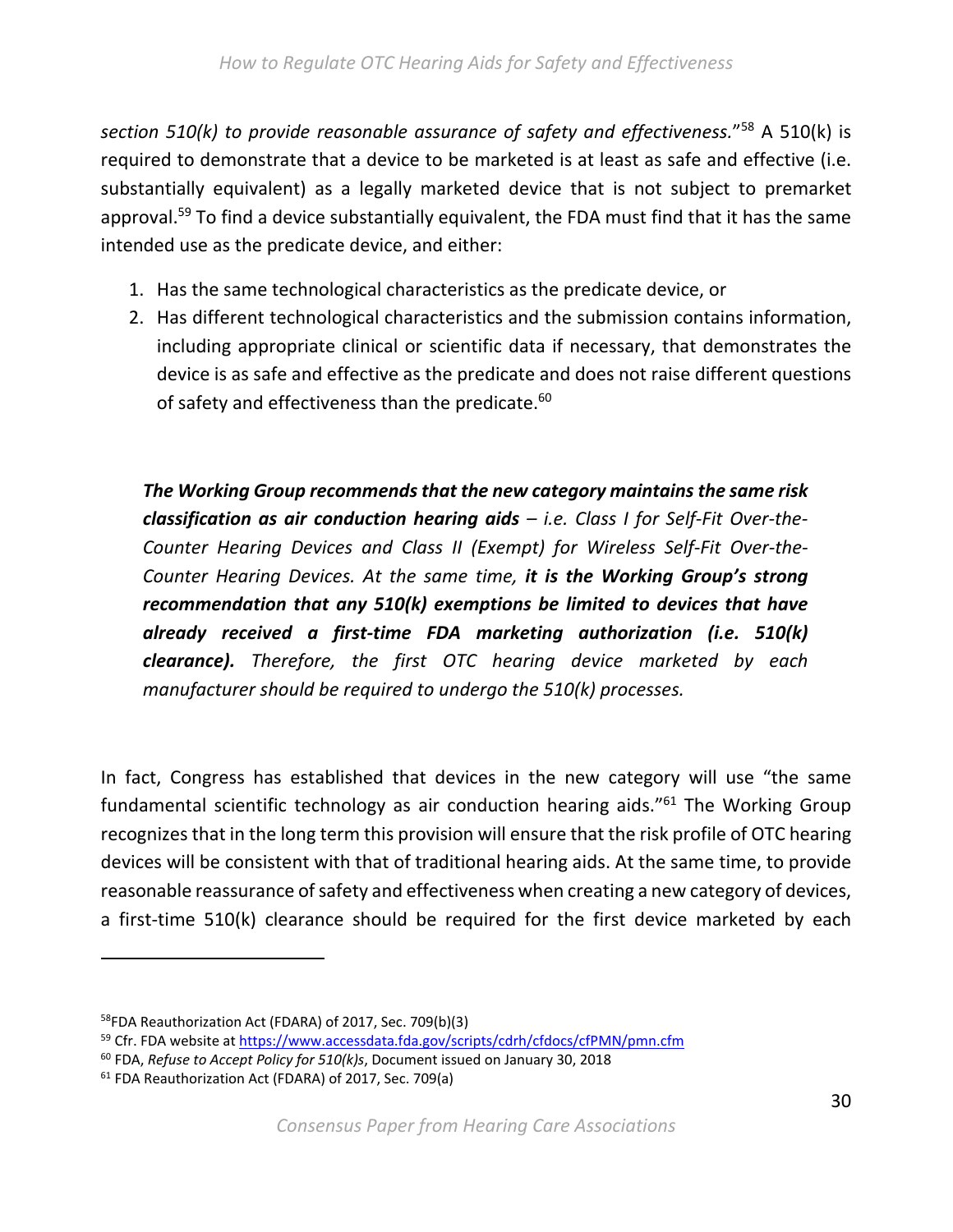manufacturer in this category to demonstrate that the device utilizes a "substantially equivalent" technology as that utilized today with (wireless) air conduction hearing aids. Once a company's device has been found to be compliant with the regulation, subsequent devices could then become 510(k) exempt and sold without FDA review, absent of any conditions that would require a 510(k)‐review process.

| <b>Category</b><br><b>Name</b>    | <b>Personal Sound</b><br><b>Amplification Products</b>                                                            | <b>Self-Fit OTC</b><br><b>Hearing Devices</b>                                                                         | <b>Hearing Aids</b>                                                                                                                                                           |
|-----------------------------------|-------------------------------------------------------------------------------------------------------------------|-----------------------------------------------------------------------------------------------------------------------|-------------------------------------------------------------------------------------------------------------------------------------------------------------------------------|
| <b>Type of</b><br><b>Products</b> | • Consumer Electronic                                                                                             | • Medical Device                                                                                                      | • Medical Device                                                                                                                                                              |
| Intended<br><b>Use</b>            | • For non-hearing-<br>impaired consumers to<br>amplify sounds in<br>certain environments<br>or leisure activities | • Only for adults with<br>mild-to-moderate<br>hearing impairment<br>treatable with hearing<br>devices                 | • For all individuals<br>with hearing<br>impairment<br>treatable with<br>hearing devices<br>• Children of 18 years<br>or younger only<br>through physicians<br>& audiologists |
| <b>Conditions</b><br>for Sale     | • Not regulated by FDA                                                                                            | • Available for OTC sale<br>without the<br>involvement of any<br>professional                                         | • Through the<br>support of a<br>licensed hearing<br>care professional                                                                                                        |
| <b>Risk</b><br><b>Class</b>       | • Not regulated by FDA                                                                                            | • Not-wireless: Class I<br>• Wireless: Class II<br>(exempt), exemption<br>limited to one-time<br>FDA reviewed devices | · Not-wireless: Class I<br>• Wireless: Class II<br>(exempt)                                                                                                                   |

*Table 4. Suggested segmentation of different hearing product categories*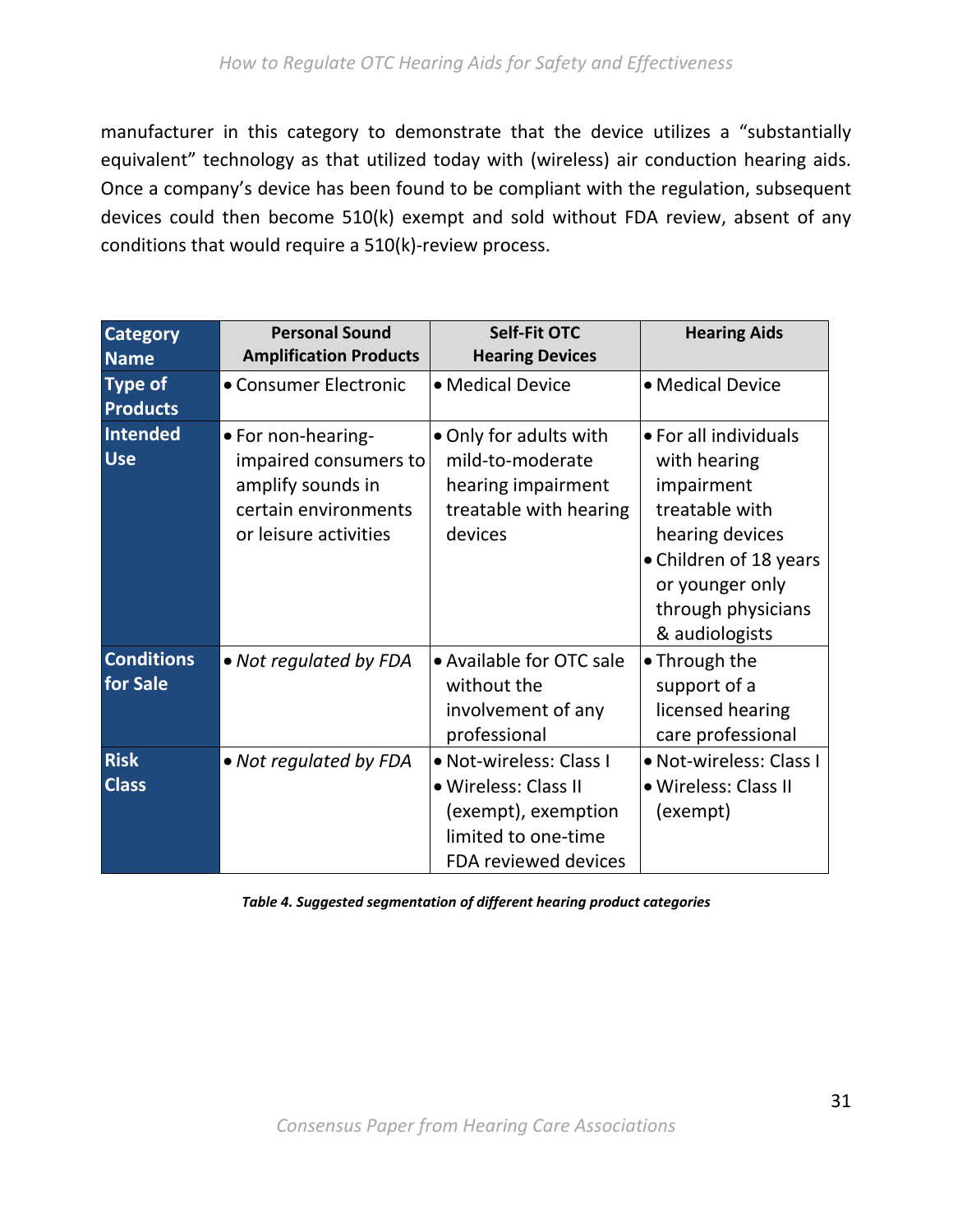## **Recommendation 5: adequate provisions for consumer protection, in coordination with the Federal Trade Commission (FTC)**

Since the regulation of hearing aids was first discussed at the federal level in the 1970s, consumer protection has been at the forefront of concern for prospective hearing aid users. In 1975, the Federal Trade Commission (FTC) published an initial note of a proposed rule that included, among other provisions, the right for a hearing aid buyer to cancel the order within 30 days and receive a refund as well as restrictions of certain selling techniques, and representations of hearing aid and hearing aid sellers.<sup>62</sup>

Over the years federal agencies have been involved in enforcing consumer protection clauses, (e.g. false claims and misleading advertising). For example, in April of 1993 the FDA sent letters to six hearing aid manufacturers warning them to cease making unsubstantiated or false claims regarding the capabilities of hearing aids to consumers. $63$  These manufacturers were charged with making claims that hearing aids could eliminate background noise. In addition, the FDA alleged that these specific manufacturers made claims that were unsubstantiated by clinical data, failed to disclose material information, and overstated the quality and value of the hearing aids.

In addition to federal agencies, individual states have enacted laws that affect the sale of hearing aids, including provisions that establish minimum competency standards for hearing aid dispensers and consumer protection clauses. In the preamble of the 1977 rule on hearing aid devices, the Commissioner recognized the benefit of "*strong State and local licensing*  laws."<sup>64</sup> Consistently, the FDA ruling on exemption from preemption of state and local hearing aid requirements "*encourages the States to remain active in regulating the hearing aid* industry"65. The importance for consumer protection laws and of enforcement activities by state and local officials has been demonstrated by the experience in Colorado in the 1980s to mid‐1990s . From 1986 to 1995, licensing laws governing hearing aid dispensing

<sup>62 40</sup> FR 26646

<sup>63</sup> U.S. Department of Health & Human Services, P93‐14 HHS News 1, April 16, 1993

<sup>64</sup> FedReg, Vol 42, No 31, February 15, 1977

<sup>65</sup> FedReg, Vol 45, No 199, October 10, 1980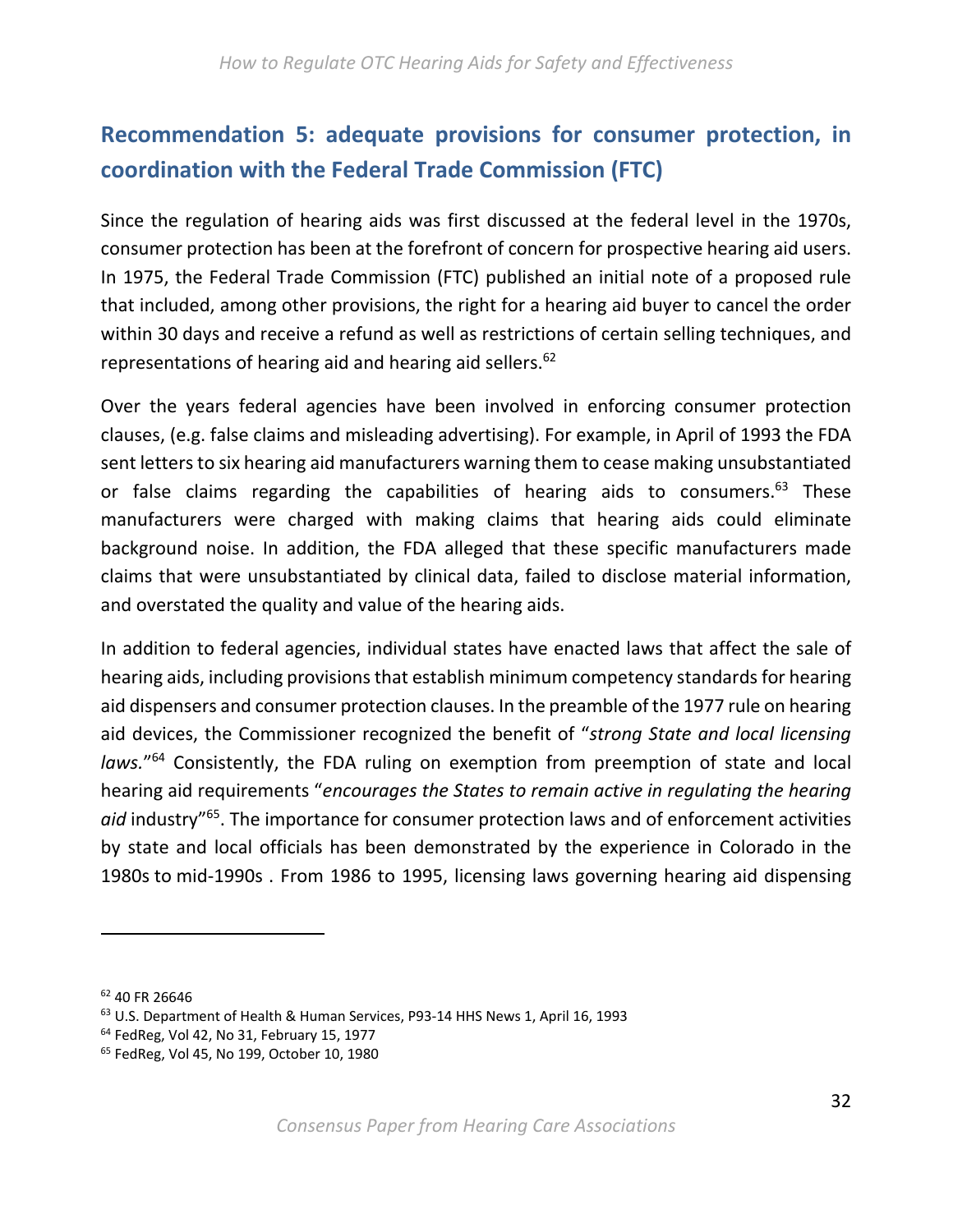were suspended. The state licensing board itself had been discontinued and hearing aids were governed under the state's general consumer protection act. Sunset reviews of the legislation in 1990 and 1994 consistently found that consumers' complaints had increased tenfold compared to before 1986; most importantly, the majority of the complaints were related to the refusal to issue refunds within 30 days of purchase, contract complaints, fraud issues, misdiagnosis, and physical harm.<sup>66, 67</sup> A licensing law was eventually reinstated in 1995 and complaints eventually decreased to a level comparable to prior of  $1986^{68}$ .

Additionally, today 32 states have in place required return and refund policies for hearing aids.<sup>69</sup> Since the Over the Counter Hearing Aid Act<sup>70</sup> mandates that all state or local government laws are preempted by the new regulation, these consumer protections will not govern the category of OTC Hearing Devices.

*The Working Group's recommendation is that FDA, in coordination with the FTC, establish strong consumer protection regulations and put in place adequate processes and resources to enforce them. Specifically, the Working Group strongly recommends that return and refund policies be defined for this new category; it is also recommended that specific attention be called to claims for this new category. Additionally, FDA and FTC put a process in to ensure that all claims are substantiated by data, scientific evidences and/or clinical studies.* 

 $66$  The Colorado Department of Regulatory Agencies – Office of Policy and Research, Regulation of Hearing Aid Dealers – 1990 Sunset Review

 $67$  The Colorado Department of Regulatory Agencies – Office of Policy and Research, Audiologists and Hearing Aid Dispensers – 1994 Sunset Review

 $68$  The Colorado Department of Regulatory Agencies – Office of Policy and Research, Research and Regulatory Reform, Audiologists and Hearing Aid Provider Regulation – 2006 Sunset Review

 $69$  List from Hearing Loss Association of America, accessible through the following link

http://www.hearingloss.org/sites/default/files/docs/Consumer\_Protection\_Laws.pdf

<sup>70</sup> FDA Reauthorization Act (FDARA) of 2017, Sec. 709(b)(4)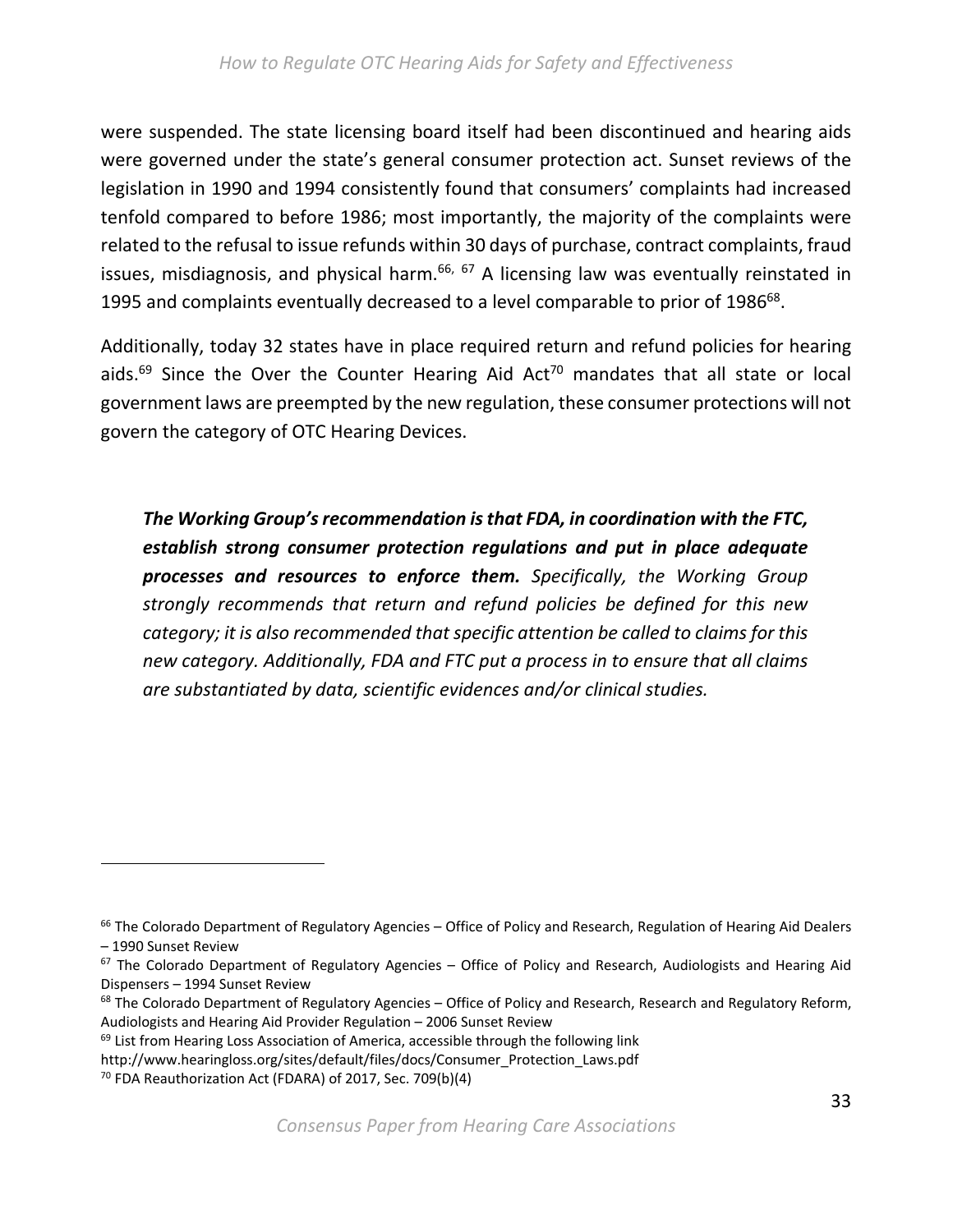## **Conclusion**

In conclusion, the major hearing healthcare professional associations in the United States desire to contribute to the ongoing dialogue concerning efforts to improve hearing healthcare for millions of Americans. This Consensus Paper summarizes the Working Group's input and recommendations with regards to the execution of the congressional mandate for safety and effectiveness within this new medical device category, while ensuring accessibility and affordability. The Working Group has based its recommendations on substantial data and scientific evidence; at the same time, the Working Group has developed suggestions on how to incorporate and detail these recommendations into the rule.

Five recommendations have been identified as key to provide enough reassurance of safety and effectiveness and of consumer protection:

- 1. **Recommendation 1**: FDA to establish **product requirements** appropriate for OTC hearing devices targeting mild-to-moderate hearing impairment. In particular, the Working Group recommends that: a) the **2 cc coupler HFA full on gain, as measured at an input level of 50 dB SPL per ANSI S3.22‐2014, is 25 dB** or lower; and b) **the peak (or maximum) 2 cc coupler OSPL90, per ANSI S3.22‐2014, is not greater than 110 dB SPL**, in combination with input compression and volume control. In addition, the use of instant‐fit ear‐tips is encouraged.
- 2. **Recommendation 2:** FDA to define concise, **outside‐of‐the‐box labeling** appropriate for medical devices sold over-the-counter. This should include recognition of **intended use / usage** and an important notice for the prospective users about **hearing loss being a medical condition best addressed in consultation with a licensed professional**.
- 3. **Recommendation 3:** FDA to define comprehensive, **inside‐the‐box labeling** including a strong warning that the device is not intended for children under the age of 18. Additionally, inside‐the‐box should include a User Instructional Manual with direction to the consumer on how to identify lack of benefit and what to do.